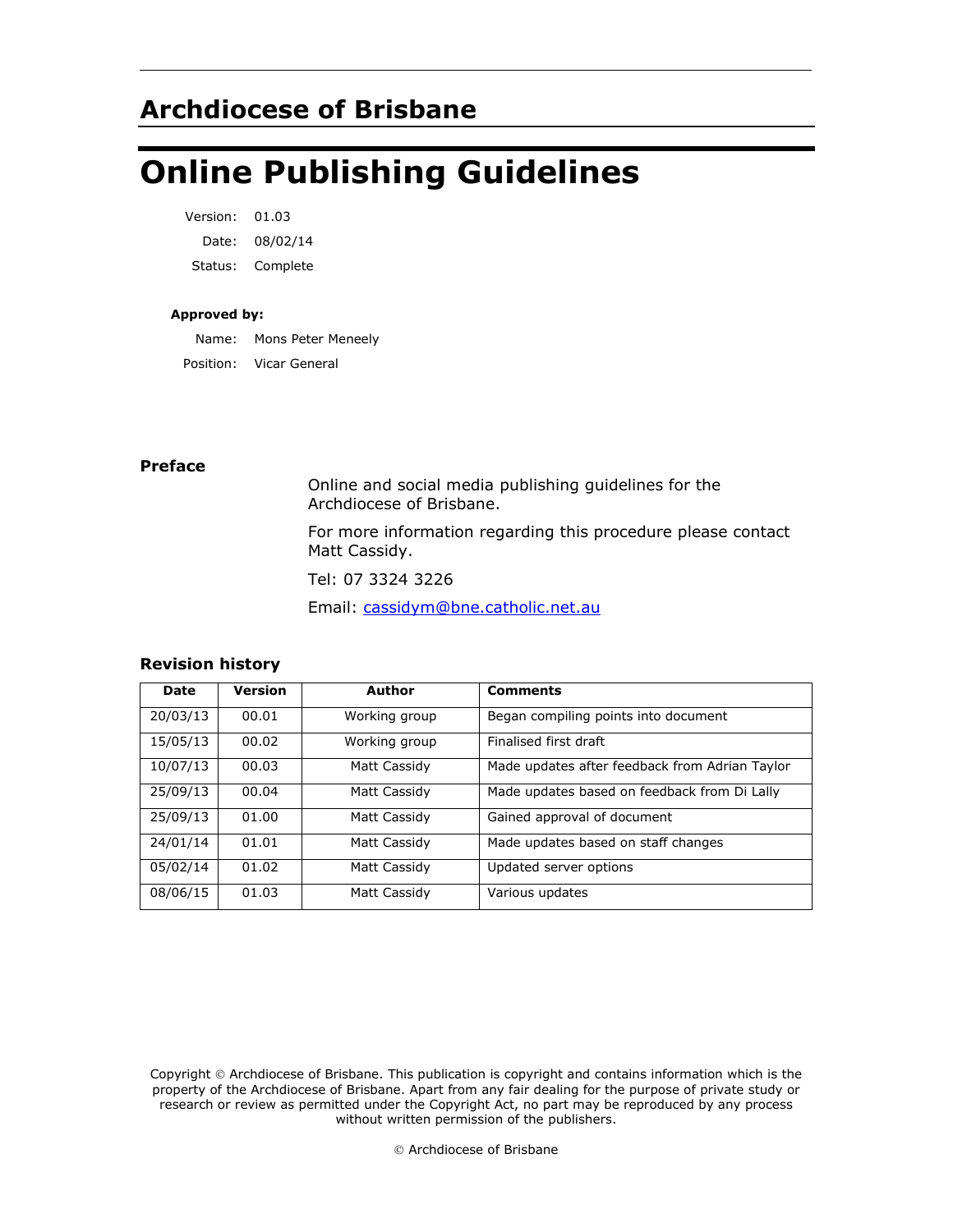

# **Contents**

| 1.5.1 Communication support within the Archdiocese of Brisbane5                                                       |
|-----------------------------------------------------------------------------------------------------------------------|
| 2. Establishing an online or social media presence  6                                                                 |
| 2.4 Using the Archdiocese of Brisbane name and Coat of Arms7                                                          |
|                                                                                                                       |
|                                                                                                                       |
| 4.4.1 Social media use by youth ministry personnel  18<br>4.5 Personal online publishing by archdiocesan personnel 19 |
|                                                                                                                       |
|                                                                                                                       |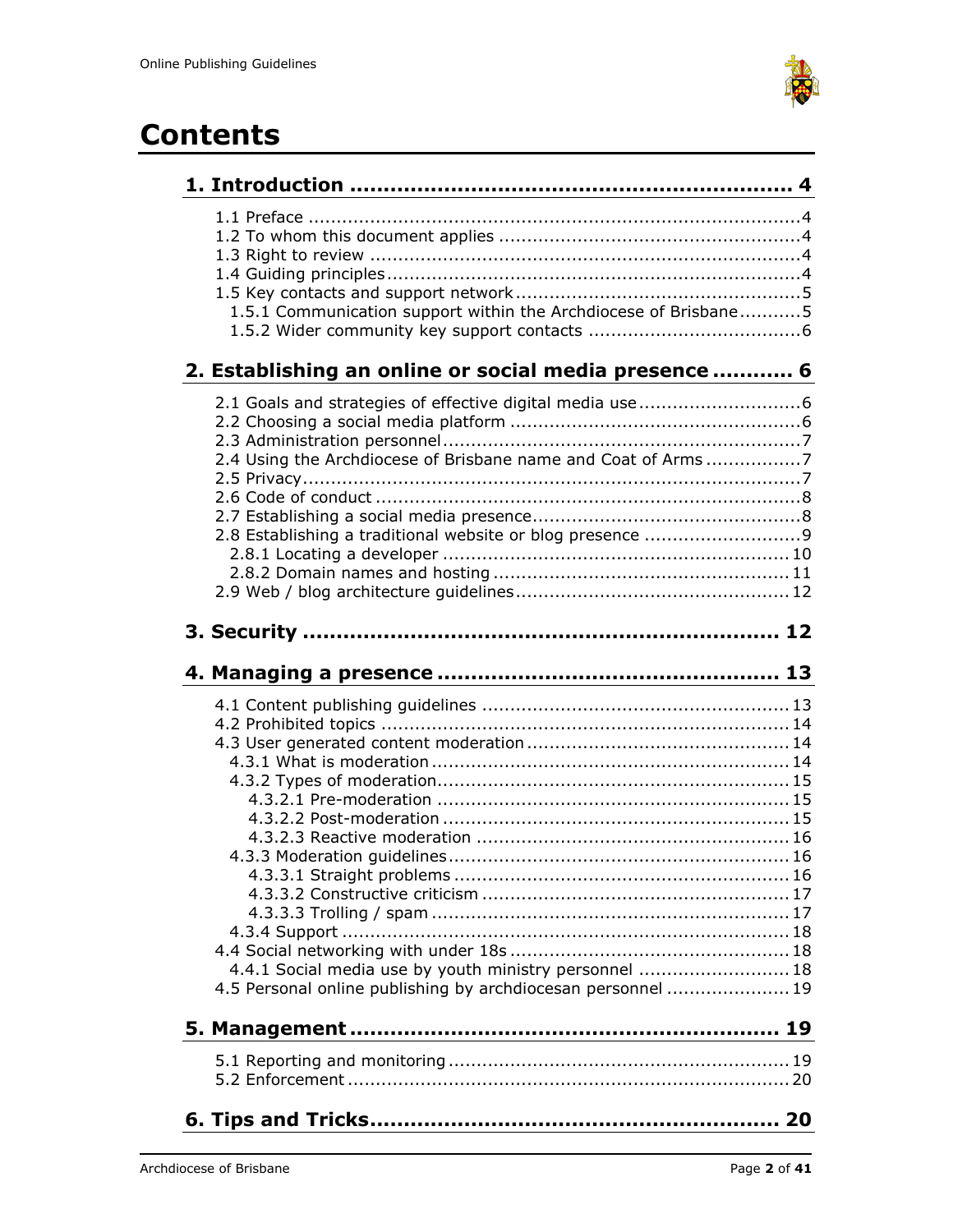

| 9.4 Establishing a social media presence checklist 26             |  |
|-------------------------------------------------------------------|--|
|                                                                   |  |
|                                                                   |  |
|                                                                   |  |
|                                                                   |  |
|                                                                   |  |
|                                                                   |  |
|                                                                   |  |
|                                                                   |  |
|                                                                   |  |
|                                                                   |  |
|                                                                   |  |
|                                                                   |  |
|                                                                   |  |
|                                                                   |  |
|                                                                   |  |
|                                                                   |  |
| 9.9 Standard web privacy policy and collection statement37        |  |
|                                                                   |  |
|                                                                   |  |
|                                                                   |  |
| 9.11 Archdiocese of Brisbane Coat of Arms guidelines and files 39 |  |
|                                                                   |  |
|                                                                   |  |
| 9.13 User generated content moderation flow chart  41             |  |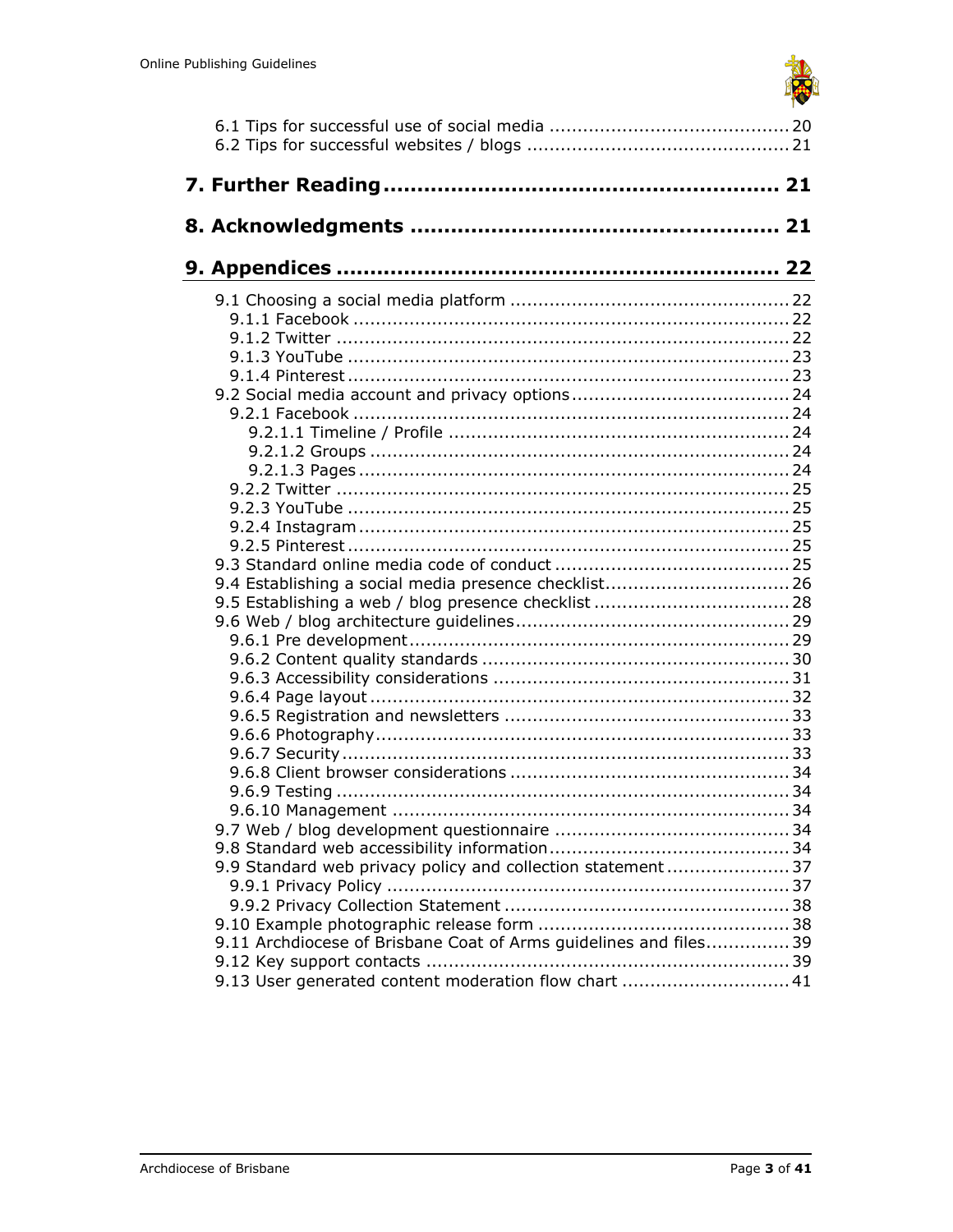

# <span id="page-3-1"></span><span id="page-3-0"></span>**1. Introduction**

# **1.1 Preface**

Social and online media has changed the way people communicate, access and share information. Use of these digital media platforms and technologies continue to grow with the proliferation of mobile and tablet devices able to access these mediums.

Social and online media are an effective and efficient way to reach audiences as a key communication strategy for ministry. However, with greater reach and opportunity for interaction, these mediums bring with them a series of privacy and general use issues which must be carefully considered.

This document provides guidelines for the professional use of online and digital media by Archdiocese of Brisbane personnel. It provides tips and ideas for utilising these mediums as a key component of communication strategies for the various ministries across the archdiocese.

# <span id="page-3-2"></span>**1.2 To whom this document applies**

This document applies to those working with the Archbishop of Brisbane as their ultimate head director, either employed, volunteering or under contract basis, or where a funding agreement states they are working on behalf of the archdiocese.

# <span id="page-3-3"></span>**1.3 Right to review**

The Archdiocese of Brisbane reserves the right to review any online activity of those covered in section 1.2 if there are reasonable grounds for believing that these guidelines are being breached or ignored and reputational damage can ensue.

# <span id="page-3-4"></span>**1.4 Guiding principles**

This document is not designed to stand alone and should be used in conjunction with other key publications including:

- Archdiocese of Brisbane Social Media Use By Employees
- ACBC Social Media Protocol
- Centacare Brisbane Social Media Policy
- World Communications Day messages by the Holy Father

In particular, the following excerpts should be reflected on and kept in mind when engaging with social and online media: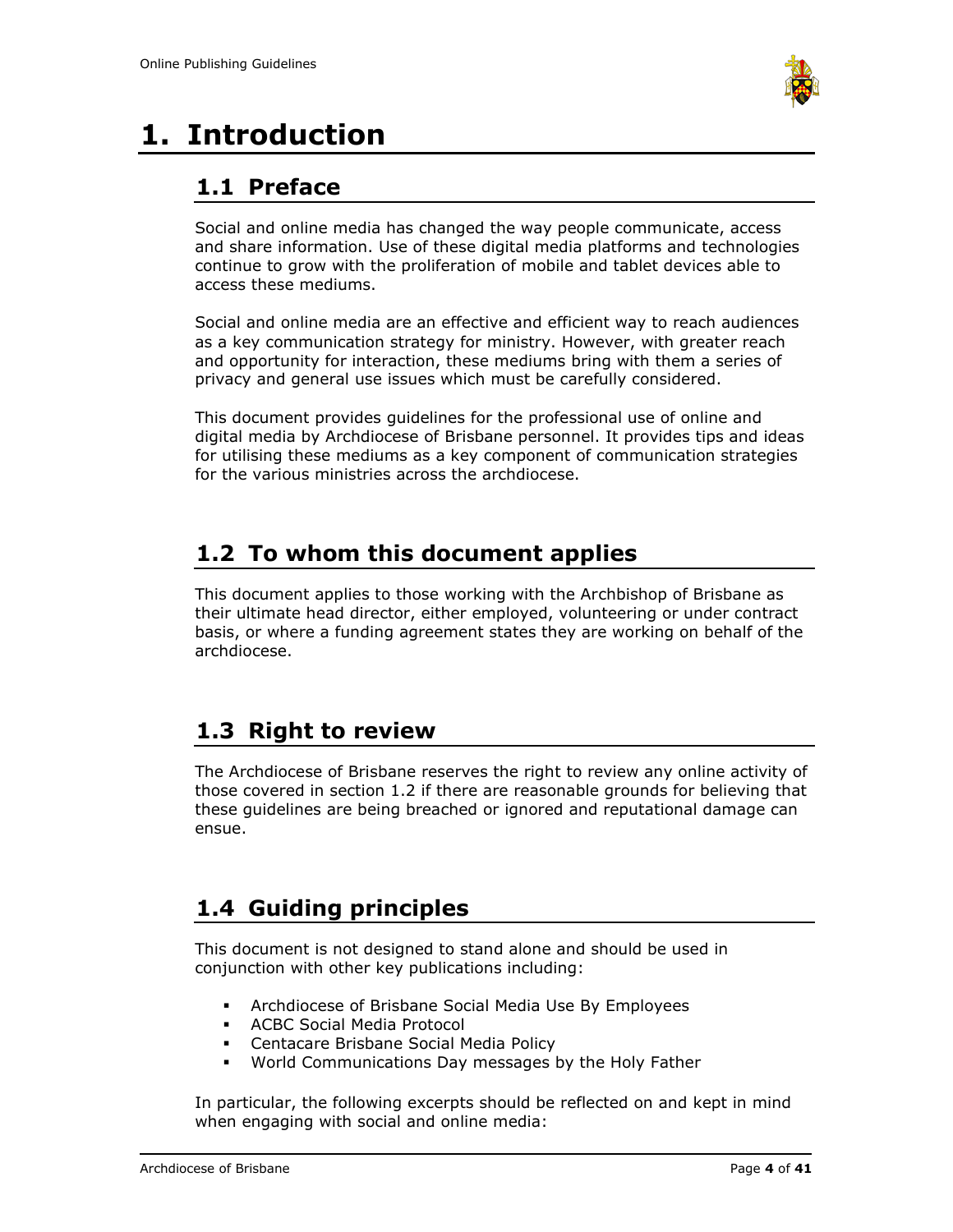

#### **Excerpts from Pope Benedict XVI, 47th World Communications Day message (2013)**

"...unless the Good News is made known also in the digital world, it may be absent in the experience of many people for whom this existential space is important. The digital environment is not a parallel or purely virtual world, but is part of the daily experience of many people, especially the young." "These spaces, when engaged in a wise and balanced way, help to foster forms of dialogue and debate which, if conducted respectfully and with concern for privacy, responsibility and truthfulness, can reinforce the bonds of unity between individuals and effectively promote the harmony of the human family. The exchange of information can become true communication, links ripen into friendships, and connections facilitate communion. If the networks are called to realize this great potential, the people involved in them must make an effort to be authentic since, in these spaces, it is not only ideas and information that are shared, but ultimately our very selves." "In social networks, believers show their authenticity by sharing the profound source of their hope and joy: faith in the merciful and loving God revealed in Christ Jesus. This sharing consists not only in the explicit expression of their faith, but also in their witness, in the way in which they communicate

"choices, preferences and judgements that are fully consistent with the Gospel, even when it is not spoken of specifically"

### **Excerpts from ACBC Social Media Protocol**

"Those who engage in social networking as part of their Church ministry should do so in the name of evangelisation"

"...at each step in the social networking endeavour, care should be taken by Church personnel to ensure that the innate dignity of each person is upheld" "On-line and off-line behaviour of clergy, Church employees and members of Church organisations – particularly those representing the Church – should always demonstrate a Christ-centred love for others."

## <span id="page-4-0"></span>**1.5 Key contacts and support network**

### <span id="page-4-1"></span>**1.5.1 Communication support within the Archdiocese of Brisbane**

Should you require support of any kind with your utilisation of social and online media please contact the Archdiocesan Communication Office:

Phone: 07 3224 3227 Email: [communications@bne.catholic.net.au](mailto:communications@bne.catholic.net.au)

Level 2 Penola Place 143 Edward St Brisbane Q 4001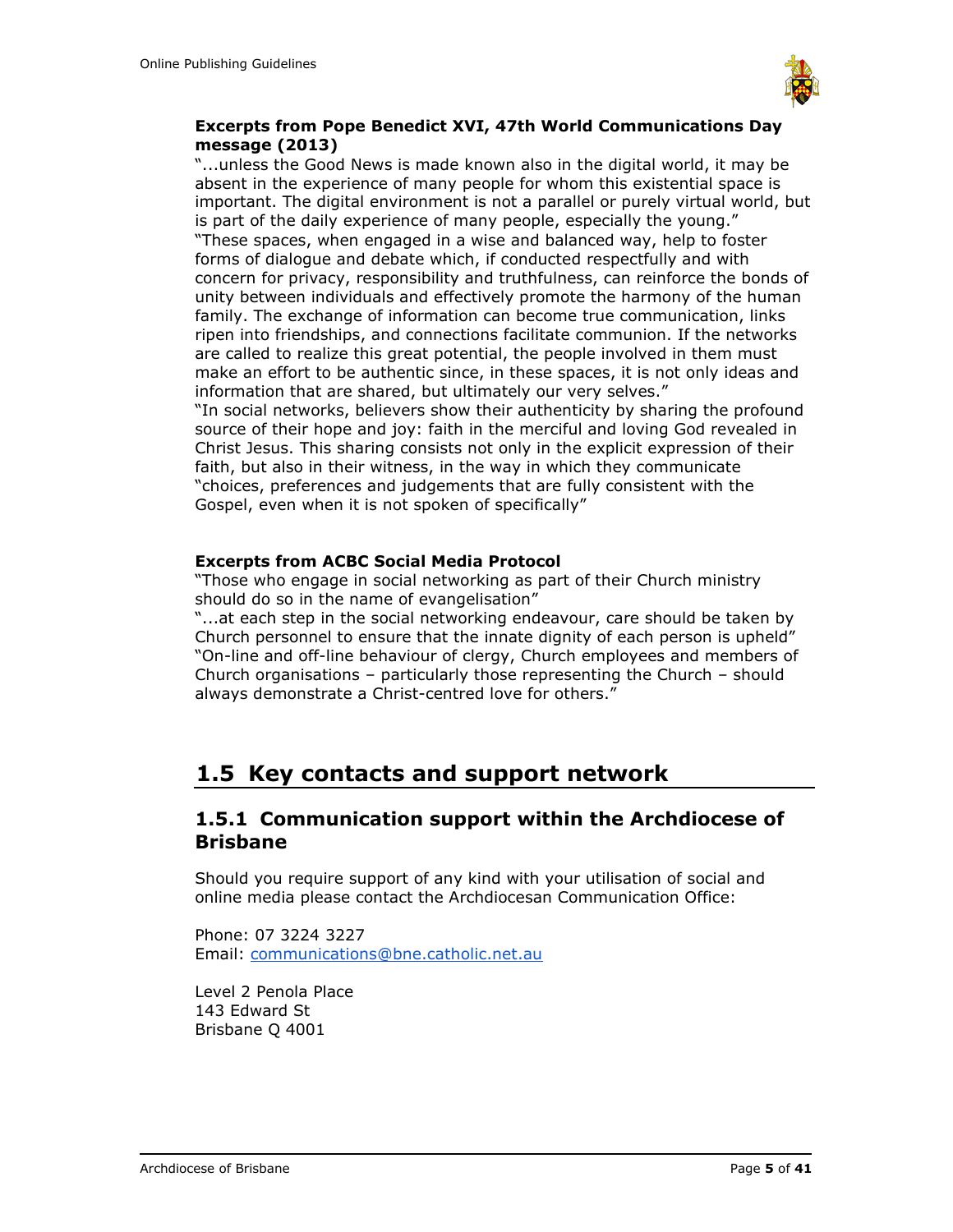

## <span id="page-5-0"></span>**1.5.2 Wider community key support contacts**

Should you encounter an issue which requires support from or discussion with the wider Catholic community you may wish to directly contact some of the organisations and personnel listed in appendix 9.12 where appropriate.

The Archdiocese of Brisbane Communication Office can assist you with seeking support where appropriate. See section 1.5.1.

# <span id="page-5-1"></span>**2. Establishing an online or social media presence**

## <span id="page-5-2"></span>**2.1 Goals and strategies of effective digital media use**

Use of online and social media by Archdiocese of Brisbane personnel should ultimately aim to achieve the following:

- Reflect online the community that is the Church by fostering discussion, participation and engagement with Church activities.
- Drive traffic to archdiocesan websites by generating interest in the offerings of the Church.
- **Ensure important publications and messages reach as many people as** possible by dissemination through online platforms.
- Engage those already connected to Church life and, in doing so, aim to also reach those who are within their networks but not currently connected to Church life.

*"It is not about starting again, but entering into the long path of proclaiming the Gospel with the apostolic courage of Paul who would go so far as to say "Woe to me if I do not preach the Gospel!" (1 Corinthians 9:16). Throughout history, from the first centuries of the Christian era to the present, the Gospel*  has edified communities of believers in all parts of the world. Whether small *or great, these are the fruit of the dedication of generations of witnesses to Jesus – missionaries and martyrs – whom we remember with gratitude."* Synod of Bishops on New Evangelisations, October 26, 2012.

# <span id="page-5-3"></span>**2.2 Choosing a social media platform**

Not all social media platforms will be appropriate or beneficial for specific ministries. It is therefore crucial to consider the intended purpose (e.g. sharing photos, promoting events, providing news and information) and audience of your message. This will assist in choosing platforms that best suit your needs and resources.

See appendices 9.1 and 9.2 for breakdowns of popular social media platforms alongside their pros and cons.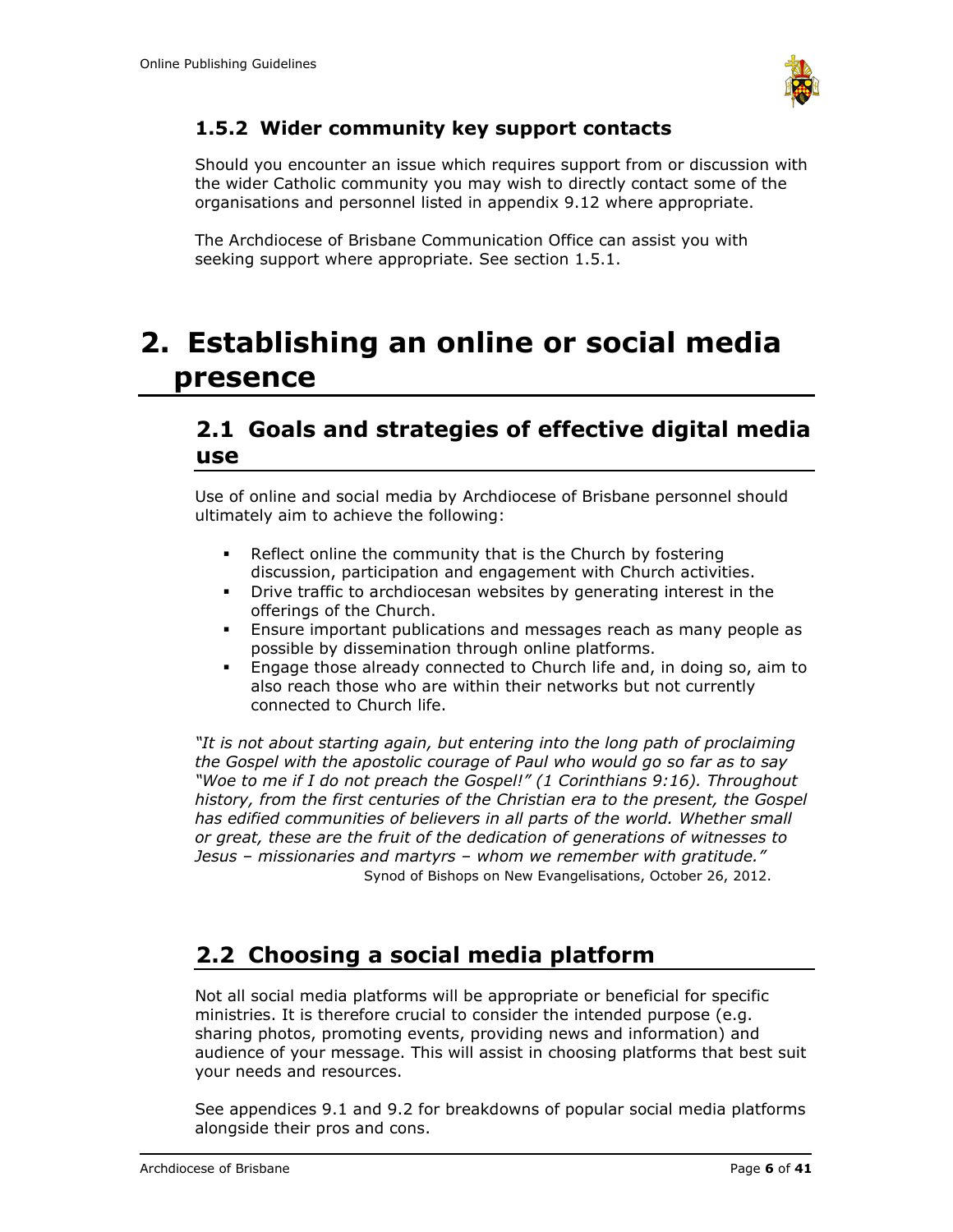

# <span id="page-6-0"></span>**2.3 Administration personnel**

Administration personnel must be identified prior to the physical setup of any social or online media account, and the following steps should be taken:

- Always obtain approval from the right person before establishing social media profiles or online pages. For example, the parish priest should give permission before a youth group Facebook page is set up.
- Each social media account should have a minimum of two administrators that:
	- o Have access to login details
	- o Have been granted posting access
	- o Are fully aware of all policies and procedures relating to social and online media use within the Archdiocese of Brisbane
	- o Have read the terms and conditions of each platform or service they are being given access to administer

While it is not necessary for all page administrators to be actively involved in social media activity, appointing multiple administrators will ensure that accounts can be accessed and updated at all times.

# <span id="page-6-1"></span>**2.4 Using the Archdiocese of Brisbane name and Coat of Arms**

The Archdiocese of Brisbane name and coat of arms may only be used by personnel who fall into the categorisation classified in section 1.2.

Others, such as some ministry groups, may state that they work *within* the geographical boundaries of the Archdiocese of Brisbane however must make clear that they are not officially working *on behalf* of the archdiocese.

Where the presence falls into the categorisation of section 1.2, the Archdiocese of Brisbane name and Coat of Arms should be displayed clearly to ensure all users are aware that the digital media presence is an official Archdiocese of Brisbane presence.

See appendix 9.11 for guidelines and files relating to the use of the Archdiocese of Brisbane Coat of Arms.

## <span id="page-6-2"></span>**2.5 Privacy**

Privacy is an important consideration when setting up both a social media and traditional website presence.

The following must be considered prior to setting up your digital media presence and regularly reflected on after it is established: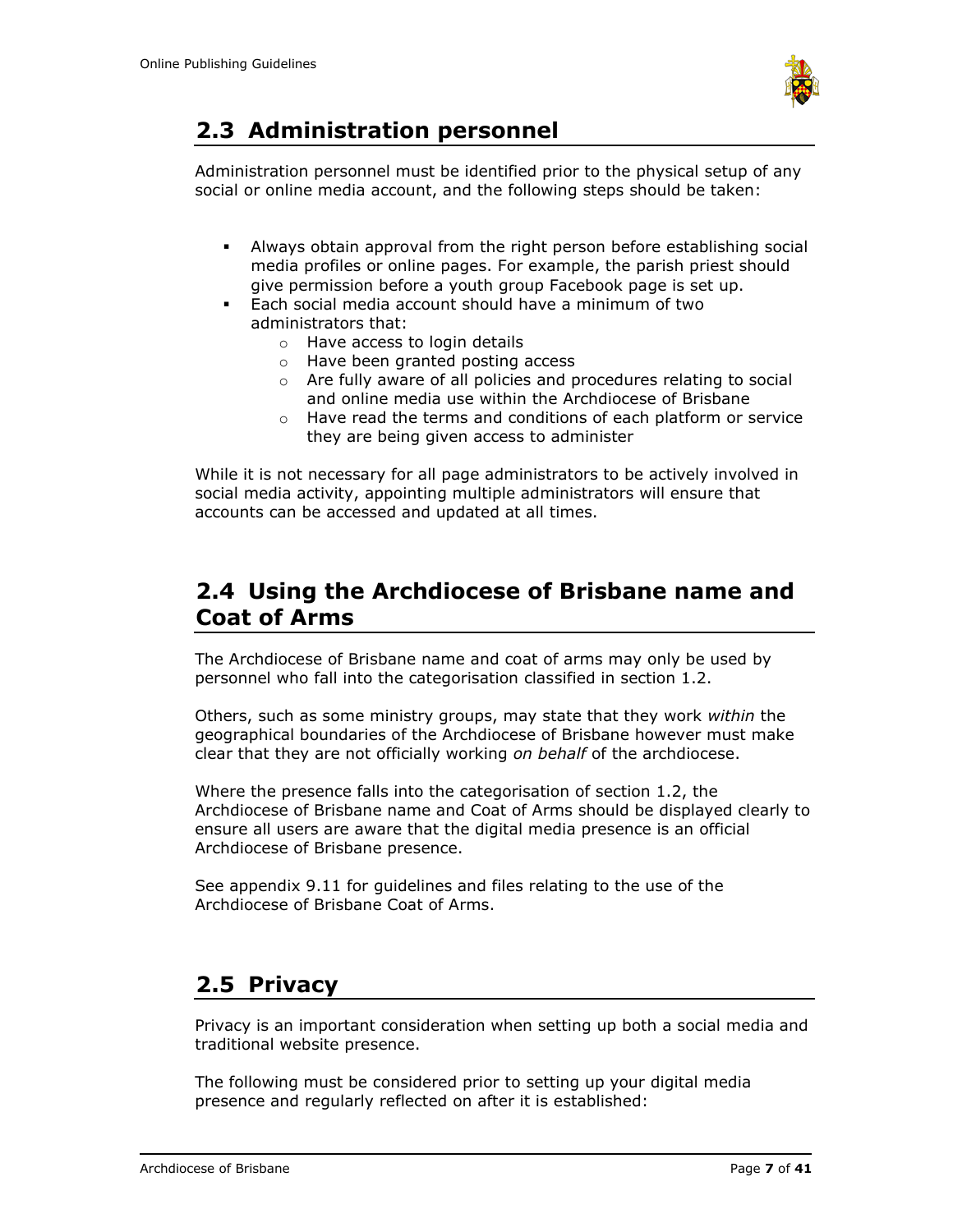

- When setting up a social media presence ensure you review appendix 9.2 and choose appropriate account to suit application.
- When setting up a traditional website ensure you include and adhere to the standard archdiocesan privacy policy and collection statement in appendix 9.9.
- Due to privacy issues, hosting for traditional websites should be based in Australia where private information could be retained by the website.
- Always bear in mind the Australian Spam Act 2003 [\(http://www.acma.gov.au/scripts/nc.dll?WEB/STANDARD/1001/pc=PC](http://www.acma.gov.au/scripts/nc.dll?WEB/STANDARD/1001/pc=PC_310321) [\\_310321\)](http://www.acma.gov.au/scripts/nc.dll?WEB/STANDARD/1001/pc=PC_310321)
- **•** The content publishing guidelines (section 4.1) must be closely considered with particular reference to respecting the privacy of individuals in all of textual, photographic and video content.
- Where applicable, guidelines for social networking with under 18s (section 4.4) must be closely followed.
- Archdiocesan personnel commissioning the online tool should be familiar with the Archdiocesan Privacy Manual found on the Archdiocesan Intranet.
- Where applicable, a private information removal or de-identification strategy should be defined to ensure private information is only held for the period for which it is required.
- Only collect personal information absolutely required.

# <span id="page-7-0"></span>**2.6 Code of conduct**

A code of conduct should be developed as a series of rules by which official postings by administrators and user generated posts or comments must follow.

See appendix 9.3 for a sample code of conduct.

You should ensure that this is made clearly available on each platform you utilise. Where you are using social media platforms, you can display a link to your code of conduct within the standard *'About'* section.

The code of conduct gives you the framework to use in moderating the content published via your online platform.

# <span id="page-7-1"></span>**2.7 Establishing a social media presence**

A checklist is available to facilitate the establishment of a social media presence for your ministry which highlights the considerations below (appendix 9.4).

▪ Do not rely on social media presence as the sole form of communication; continue to communicate through other means such as website posts, printed materials, emails, newsletters, phone calls etc.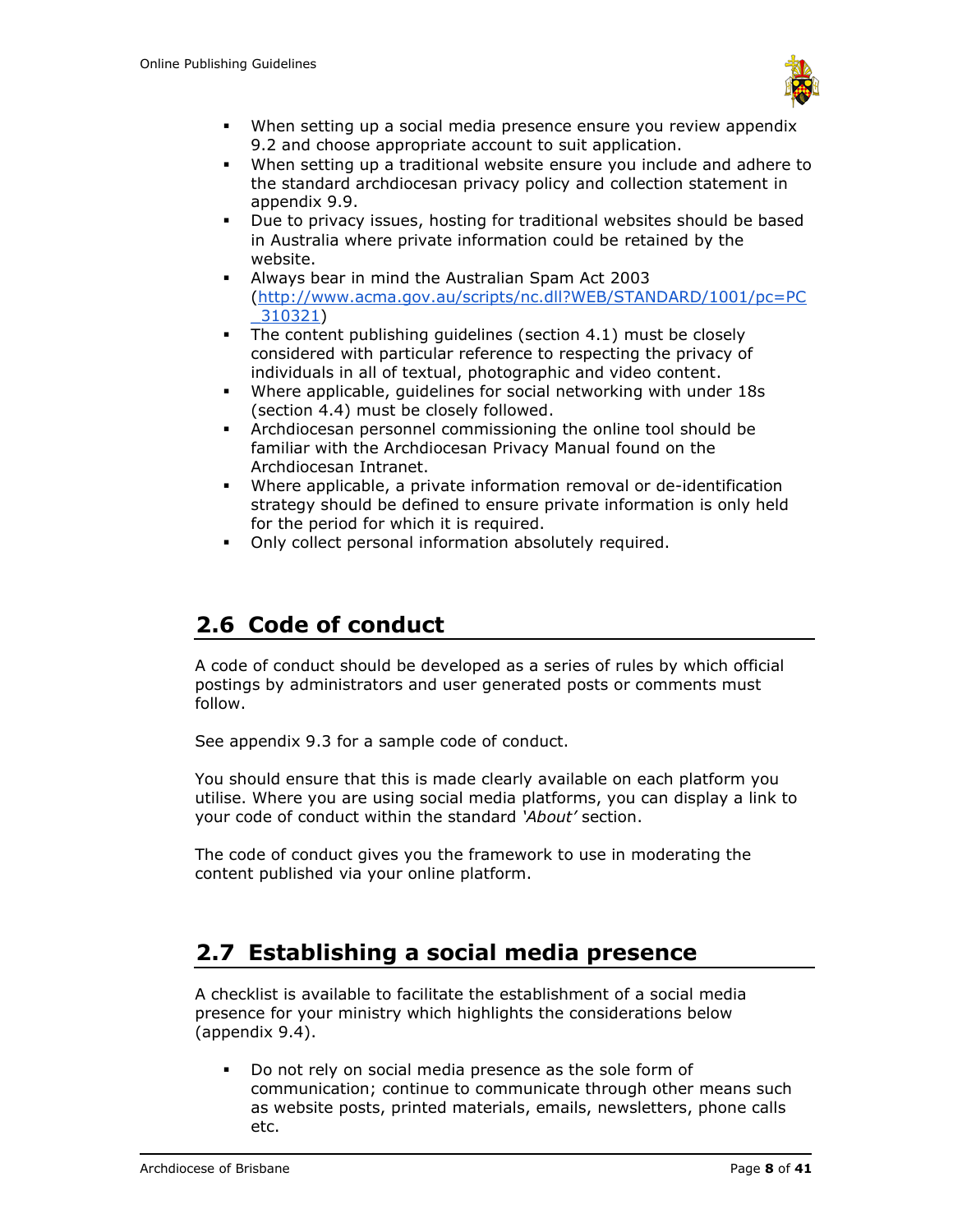

- Nominated administration personnel have reviewed this document and supporting documentation as outlined throughout.
- Appropriate permission has been sought from archdiocesan management to allow the setup of a social media presence (section 2.3)
- Where applicable, nominated administration personnel have signed any and all necessary paperwork.
- Appropriate passwords are chosen to limit the possibility of hacking (section 3)
- Two administration personnel have been identified and given appropriate access to the account (section 2.3)
- Choose page handle/name carefully, as some platforms do not allow usernames to be changed after sign up
- The various social media options have been considered and the most appropriate platforms chosen as required by the goals and resources of the ministry or organisation (section 2.1 and 2.2)
- Develop and post your code of conduct for both official and user generated content (a sample is available in section 9.3)
- **•** Privacy settings have been considered and set accordingly (section 2.5)
- If applicable, make clear that the social media presence is either an official Archdiocese of Brisbane account or is not official (section 2.4)
- A user generated content moderation schedule has been developed to ensure regular and timely verification of adherence to the Code of Conduct (section 2.6)
- Prior to setting up the social media platform accounts "Social networking with under 18s" (section 4.4) is considered.
- The Archdiocesan Communication Office has been notified of the new social media presence for addition to record keeping [\(communications@bne.catholic.net.au\)](mailto:communications@bne.catholic.net.au)
- The "Managing a presence" guidelines (section 4) are referred to in the development of all content and interaction going forward.
- The user generated content moderation flowchart in appendix 9.13 is made available to all administrators; you may find it useful to laminate and provide to administrators as a reference point going forward.
- Review the Tips and Tricks section for ideas on effective use of social media (section 6.1)

# <span id="page-8-0"></span>**2.8 Establishing a traditional website or blog presence**

Establishing a website is an important element to the communication strategy for any ministry or organisation. After all, some would believe that if an organisation doesn't exist in Google it doesn't exist at all.

A checklist is available to facilitate the establishment of a traditional website presence for your ministry which highlights the considerations below (appendix 9.5):

Websites should not function as the sole communication medium; communication should be carried out through other means such as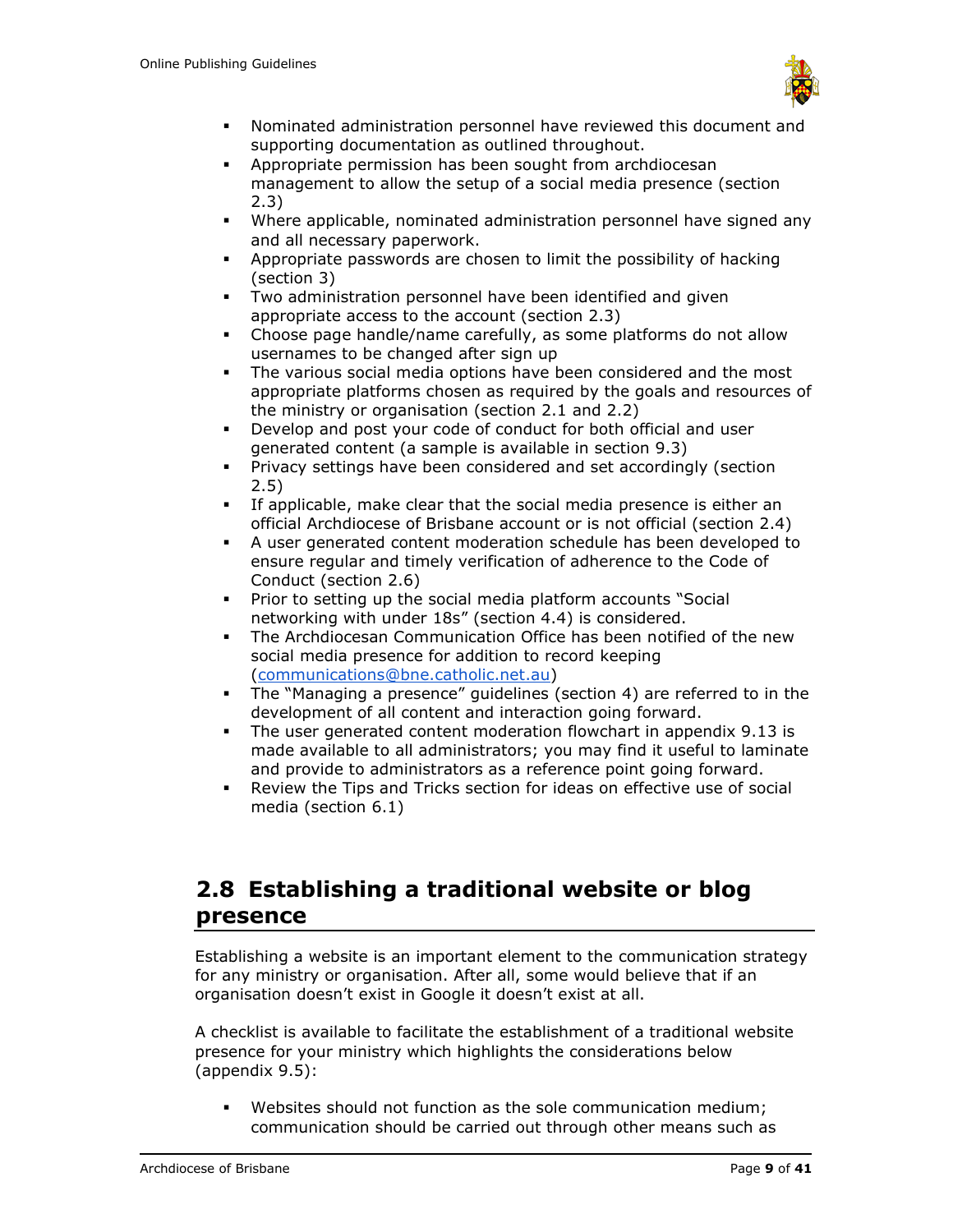

social media updates, printed materials, emails, newsletters, phone calls etc

- Take a holistic approach to your website and ensure you interlink between website, social media pages, blogs and apps.
- Nominated administration personnel have reviewed this document and supporting documentation as outlined throughout.
- Appropriate permission has been sought from archdiocesan management to allow the web presence to be set up (section 2.3)
- A volunteer or developer has been sourced who is skilled in developing websites (section 2.8.1)
- Considerations have been made regarding domain name and hosting options (section 2.8.2)
- WordPress is the recommended open source content management system (http://wordpress.org)
- The developer is made aware of this document with particular reference to the web architecture guidelines (section 2.8)
- Appropriate passwords are chosen to limit the possibility of hacking (section 3)
- If applicable, it is made clear that the web presence is either an official Archdiocese of Brisbane account or is not official (section 2.4)
- Privacy considerations have been made and the privacy policy prepared (section 2.5)
- Accessibility considerations have been made and accessibility information policy prepared (section 9.8)
- If comments or other user generated content are allowed, a Code of Conduct has been uploaded for both officially posted material and user generated content (section 2.6)
- If comments or other user generated content are allowed, a user generated content moderation schedule has been developed to ensure regular and timely verification of adherence to the Code of Conduct (section 4.3)
- The Archdiocesan Communication Office has been notified of the new website presence (section 2.9)
- The managing a presence guidelines (section 4) are to be referred to in the development of all content and interaction going forward.
- The user generated content moderation flowchart in appendix 9.13 is made available to all administrators; you may find it useful to laminate and provide to administrators as a reference point going forward.
- Review the Tips and Tricks section for ideas for successful websites (section 6.2)

## <span id="page-9-0"></span>**2.8.1 Locating a developer**

It can be expensive to have a website professionally built. The following outlines some ideas for possible options if your ministry's budget does not extend this far.

▪ Seek out a volunteer within your community. Often there are both professional and skilled amateur web developers close by. If choosing an amateur developer ensure you show them the web architecture guidelines straight away to ensure they are comfortable with developing to the standard required.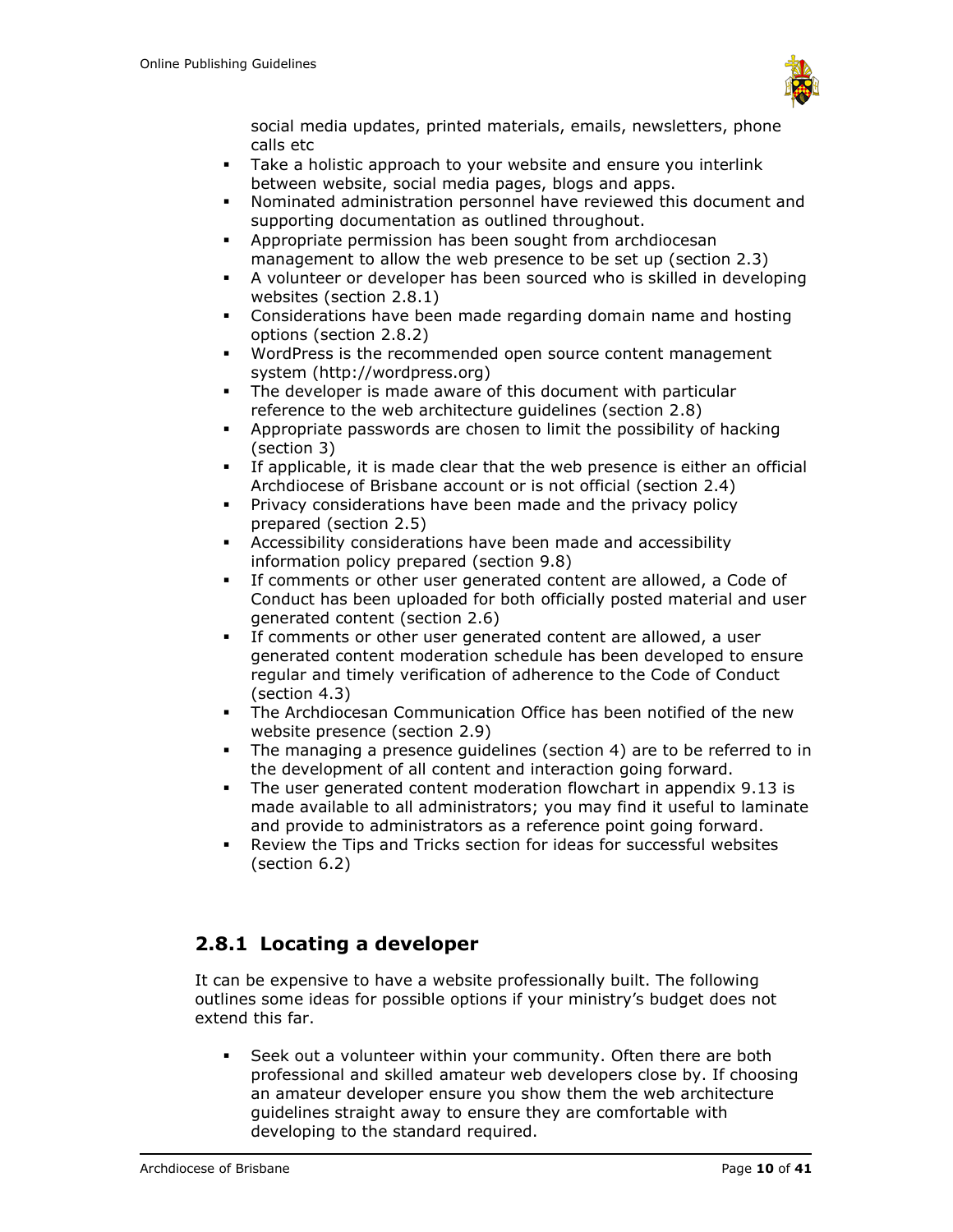

- Contact the Archdiocesan Communication Office [\(communications@bne.catholic.net.au](mailto:communications@bne.catholic.net.au) or 07 3324 3227). The office may be able to assist with development or connect you with competitively priced developers with a track record of good work.
- If choosing a professional developer it is strongly recommended you choose someone with formal training in computer science or web / multimedia development.

## <span id="page-10-0"></span>**2.8.2 Domain names and hosting**

Domain name and hosting arrangements should be carefully made as it can be difficult to change them later.

The domain name is the address the users of your website will type into their browser to load up your website. Hosting provides the web server which responds to requests and delivers web files to users.

When considering a domain name keep in mind the following:

- Keep the domain name as short as possible
- Try to match domain name to the most important search term
- Avoid abbreviations if possible
- .org.au or .org domain names are often the best choice for Catholic organisations
- Avoid hyphens and numbers where possible as they can be hard to communicate vocally

The Archdiocesan Communication Office offers hosting packages available to organisations within the Archdiocese of Brisbane.

This hosting comprises of the following:

- Windows Server 2012
- Internet Information Services 8 with URL Rewrite module installed
- Available technologies: ASP, .Net, PHP 5.6
- Available database server: MySQL 5.6
- Zend OpCode PHP cache (scripts may take up to 30 seconds for changes to appear)
- No bandwidth limitations
- An identically configured development server is in place to be used during the development phase. Sites must pass an informal security and policy audit prior to being migrated to the production server.

The package available free to parishes and deaneries is slightly limited due to the support services required:

- **•** Free for parishes and deaneries
- 50 MB of disk space
- No database connectivity

Costs, setup and management support is available through: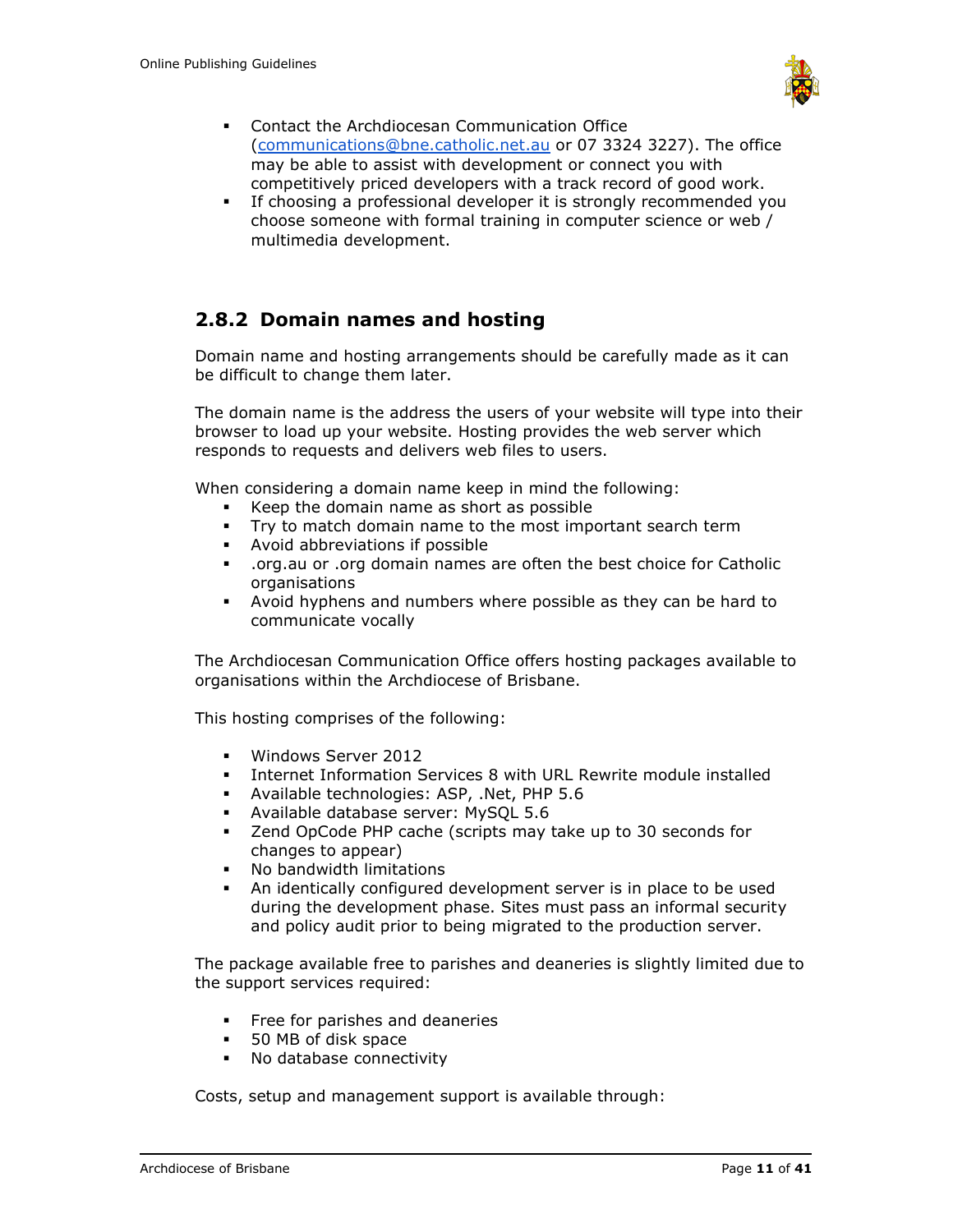

▪ Matthew Cassidy - Archdiocesan Communication Office [cassidym@bne.catholic.net.au](mailto:cassidym@bne.catholic.net.au) 07 3324 3226

Should you choose to purchase hosting, keep in mind the following:

- Due to privacy issues ensure you host in Australia unless absolutely necessary
- Most hosting providers have a not-for-profit package which is more competitively priced than standard business hosting
- **EXECUTE:** Shared hosting will usually be sufficient
- Your developer will usually have experience in this area and may offer some recommended hosting organisations

# <span id="page-11-0"></span>**2.9 Web / blog architecture guidelines**

It is imperative that websites are built according to bare minimum standards which ensure the target audiences of your ministry are able to access your site without hindrance. To this end the web architecture guidelines (section 9.6) must be followed in the development of all new websites.

It is understood that some organisations cannot have their website professionally built and that amateur developers may not have the time or knowledge to develop to the standard outlined. In these cases *mandatory* elements which require advanced knowledge or are time consuming may be *strongly recommended* and may be passed over dependent on your developer.

Ensure your developer has access to a copy of the checklist (section 9.6) as early as possible in the development of your website.

# <span id="page-11-1"></span>**3. Security**

Security is an important consideration when dealing with any online service. The following should be kept in mind when developing or using online services:

- When possible, all domain names, usernames and Facebook pages etc that could be linked to important personnel should be acquired to stop impersonators.
- Where an impersonator is found or suspected immediately report to [communications@bne.catholic.net.au](mailto:communications@bne.catholic.net.au) or 07 3324 3227
- Any threats of violence, self harm, harm to others or criminal accusations must be immediately reported to [communications@bne.catholic.net.au](mailto:communications@bne.catholic.net.au) or 07 3324 3227 along with the appropriate authorities or aid group if necessary (Lifeline can be contacted at [http://www.lifeline.org.au](http://www.lifeline.org.au/) and 13 11 14).
- **Ensure that up to date antivirus and antimalware software is running** on your computer.
- Sign out of social media accounts when not required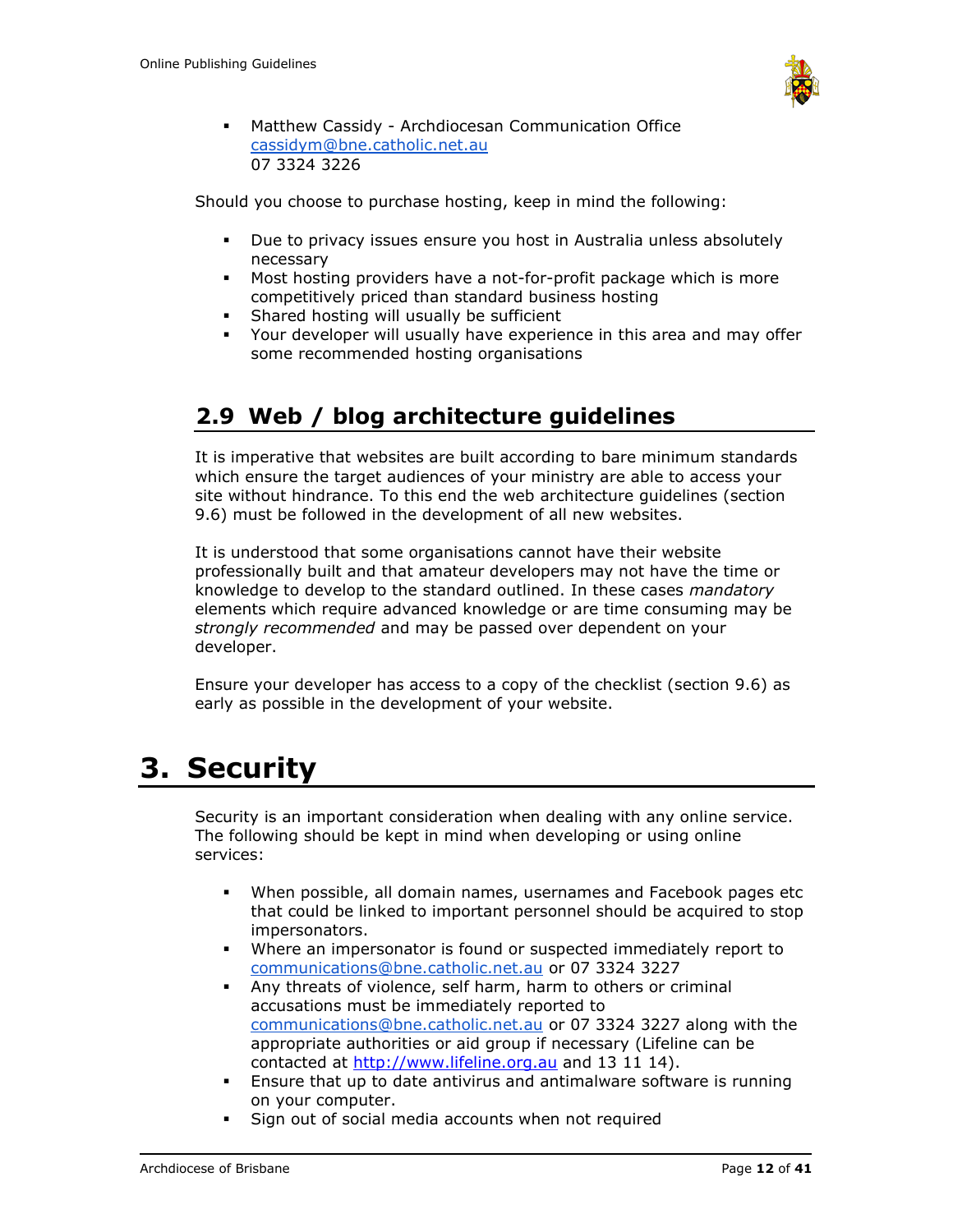

- Where the archdiocesan hosting environment is used websites must be staged and tested on the archdiocesan development server. Websites must pass a security and policy audit before being migrated to the production server.
- It is imperative that a good password is chosen:
	- o Avoid:
		- Dictionary words or names
		- Birth dates
		- Using the same password for different services
		- Writing down your password and keeping it with your computer
	- o Do:
		- Use at least 8 characters
		- Use a combination of uppercase and lowercase letters, numbers and special characters
		- **■** Use a secure password storage tool such as [LastPass](https://lastpass.com/) and use it to generate and store very long passwords
	- o Handy technique:
		- Choose a sentence not easy to guess such as the lyrics to a song.
			- Eg. *"Hey Jude don't be afraid, You were made to go out and get her."*
		- Use the first letter from each word to create your password. This makes your password long and complicated yet memorable.
			- Eg. *"HJdba,Ywm2go&gh."*

# <span id="page-12-0"></span>**4. Managing a presence**

Once your online presence has been established you are ready to start posting your content and interacting with your community. This section deals with guidelines for managing your existing online presence.

# <span id="page-12-1"></span>**4.1 Content publishing guidelines**

Before posting any new content you should consider the following:

- Become familiar with and always adhere to the Archdiocesan Social Media Policy, Privacy Policy, Accessibility Policy, Employee Code of Conduct and Use of Communication Mediums.
- Abide by copyright law.
- Ensure you abide by your own user code of practice.
- Whether managing a traditional website or social media presence you should be familiar with the 'Content Quality Standards' and 'Use of photography guidelines' of appendix 9.6.
- Maintain credibility by ensuring your content contains no spelling or grammatical errors. Importantly consider the many Catholic terms which should be capitalised such as:
	- o Mass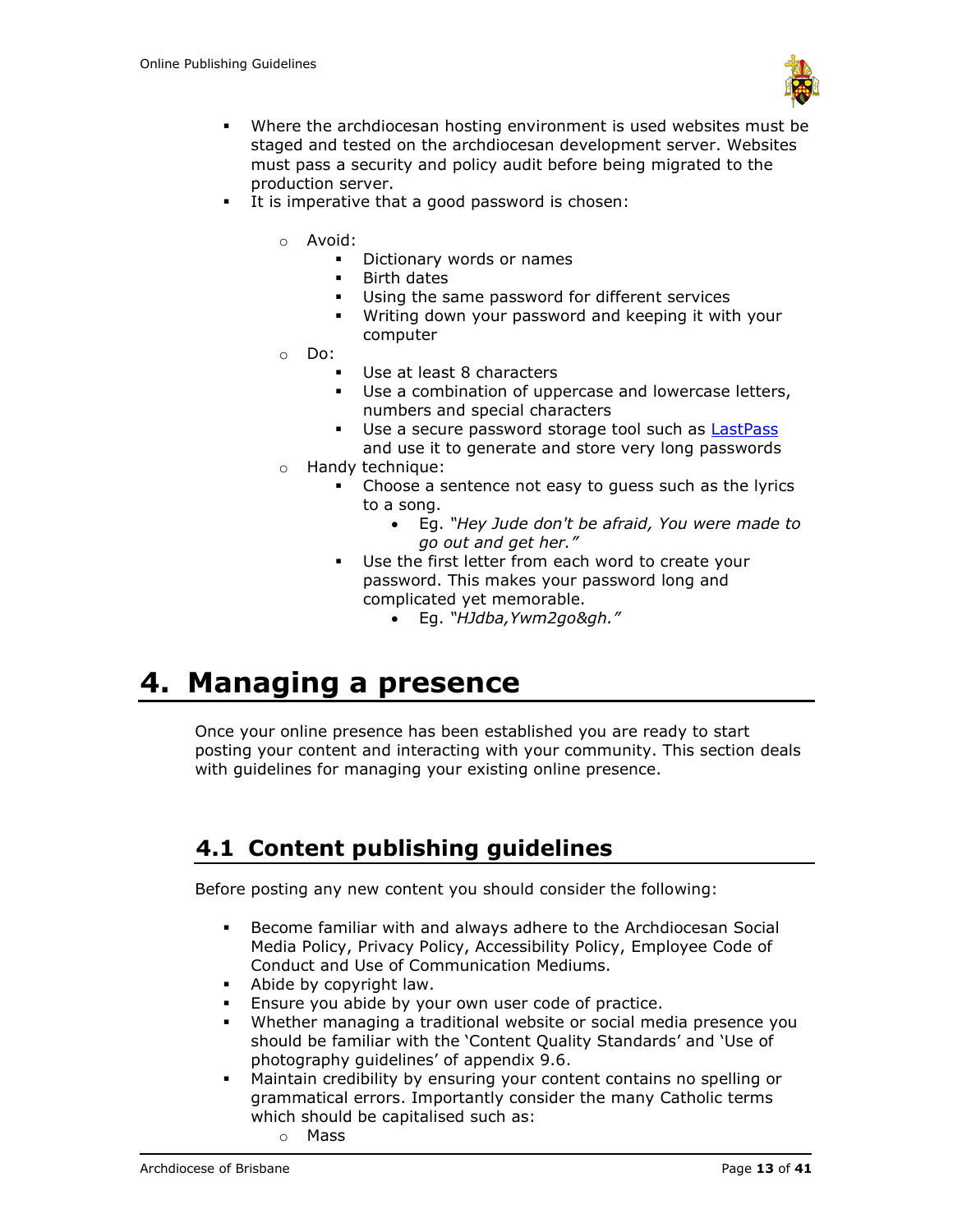

- o Catholic Church
- o He
- Always bear in mind a multi-platform integrated strategy: linking with official archdiocesan websites, social media and affiliate websites where applicable. Don't rely on one platform to convey your message.
- Always admit and correct any mistake.
- Abide by the prohibited topics in section 4.2.
- Only those qualified or nominated to post on the official position of the archdiocese or other organisation may do so.

# <span id="page-13-0"></span>**4.2 Prohibited topics**

The following are prohibited from discussion through official archdiocesan online publishing mediums:

- Any information which is embargoed or subject to legal or law proceedings (including the possibility of a court appeal)
- Private details (including email address) of any person without permission
- **Endorsement of political parties** 
	- o You may however discuss and endorse political policies where reasoning is clear and adheres to Catholic Social Teaching
- **Endorsement of any commercial organisations** 
	- o You may, however, endorse funding partners, sponsors and advertisers

## <span id="page-13-1"></span>**4.3 User generated content moderation**

User generated content is anything posted to your online presence by anyone other than your official administrators. This includes posts, comments, photos, video etc.

User generated content may not always adhere to your code of conduct. Due to this fact, you should consider the points within this section. These will give an understanding of the various types of user generated content moderation along with guidelines for managing various types of problems.

Additionally a hands-on flowchart is provided in appendix 9.13 which can act as a useful tool in managing user generated content. It is a good idea to print and laminate the flowchart and ensure a copy is kept at your administrators' workstations.

## <span id="page-13-2"></span>**4.3.1 What is moderation**

Within the context of this section, moderation is the review of user generated content in the light of the Archdiocese of Brisbane's Social Media Code of Conduct. Any content found in contravention of the Social Media Code of Conduct will be subject to removal. Depending on the seriousness or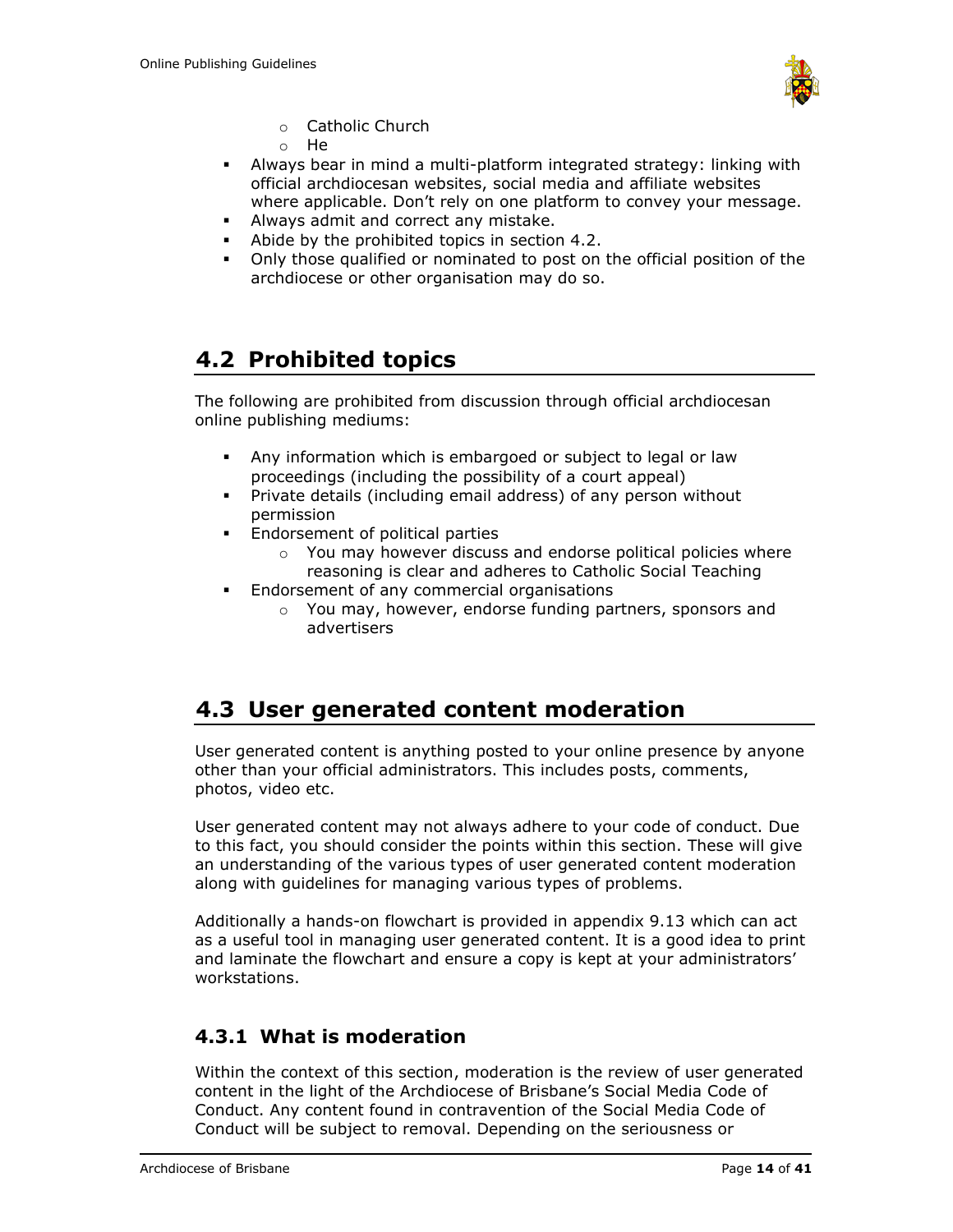

continued breach of the Code of Conduct, the user may also be subject to removal from the online community.

In addition to moderating user generated content as outlined here, it is recommended you consider the following to aid in moderation tasks:

- If available, take advantage of moderation blacklists and profanity filter tools.
- Be careful about who is added to groups and monitor those you are not sure about.
- Ensure your administrators receive notifications about new content posted to your online platforms.
- It can be difficult to make a complicated point via social media platforms. It is a good idea to keep abreast of good authoritative sources to point to if a complex discussion begins. You might find some useful pointers at the archdiocesan 'Teachings of the Catholic Church' page: [http://brisbanecatholic.org.au/life/teachings-of-the-catholic](http://brisbanecatholic.org.au/life/teachings-of-the-catholic-church/)[church/](http://brisbanecatholic.org.au/life/teachings-of-the-catholic-church/)
- Develop a schedule of user content moderation (eq person X will review all user generated content each day at 9:00am).
- Keep in mind all content publishing guidelines (section 4.1) when responding to user generated content.
- Review appendix 9.2 and determine the best privacy set up for your account.

## <span id="page-14-0"></span>**4.3.2 Types of moderation**

### <span id="page-14-1"></span>**4.3.2.1 Pre-moderation**

Pre-moderation is commonly available on blogs and sometimes an option on social media platforms.

Pre-moderation is the process whereby all posts and comments are moderated and must be approved by an administrator before they become public.

*Advantages:* No posts can be viewed publicly unless approved by an administrator.

*Disadvantages:* The flow of conversation is greatly restricted and the amount of work required by administrators greatly increases.

#### <span id="page-14-2"></span>**4.3.2.2 Post-moderation**

Post-moderation is universally available across all social media and online platforms.

Post-moderation is simply the manual review of all posts after they are published. Everything posted by the users of your online platform will become instantly public; it is then up to your administrators to manually review each post and action it accordingly.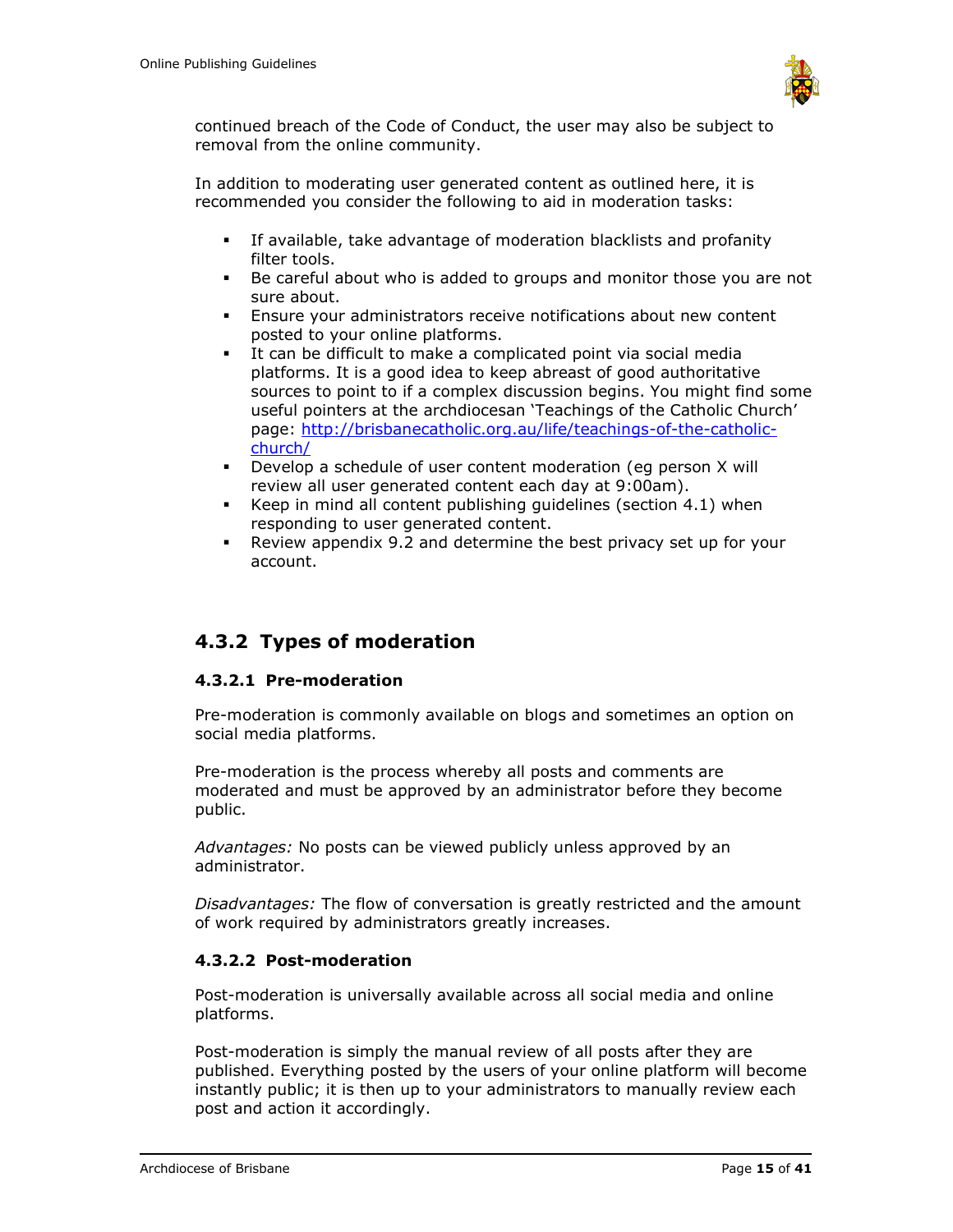

Post-moderation is the recommended moderation tool for most online platforms as it provides a good mix of fostering community and discussion with fast moderation of inappropriate posts if administration time allows.

*Advantages:* Fosters community and discussion freely.

*Disadvantages:* It is possible that some inappropriate posts will be visible to the public.

### <span id="page-15-0"></span>**4.3.2.3 Reactive moderation**

Reactive moderation is not recommended and is not widely available as a moderation method across online platforms.

Reactive moderation is the same as post-moderation, however, posts are only reviewed when marked as inappropriate by members of the community.

*Advantages:* Fosters community and discussion freely while not requiring administration time to moderate every post.

*Disadvantages:* Relies on your community to alert you to inappropriate posts.

## <span id="page-15-1"></span>**4.3.3 Moderation guidelines**

The following outlines some suggested courses of action, depending on the various problems which may arise through your online media platforms. You may find it useful to utilise the flowchart in appendix 9.13 along with the points below.

This section is adapted with permission from the United States Conference of Catholic Bishops social media policy.

### <span id="page-15-2"></span>**4.3.3.1 Straight problems**

*Definition:* 

The post or comment discusses an issue with either the organisation running the online presence or the Church in general including the author's reasoning.

#### *Response:*

- Negative comments or criticisms are not against the code of conduct when founded on fact or reasonable opinion. While it may be instinctive to delete these posts or comments, you build trust and loyalty when responding with a positive message.
- Such posts or comments can present an opportunity to inform and educate. Respond thoughtfully and point to further information if applicable. Remember that it can be difficult to make a complex point within social media so it is often wise to point to an authoritative source.

*Example:*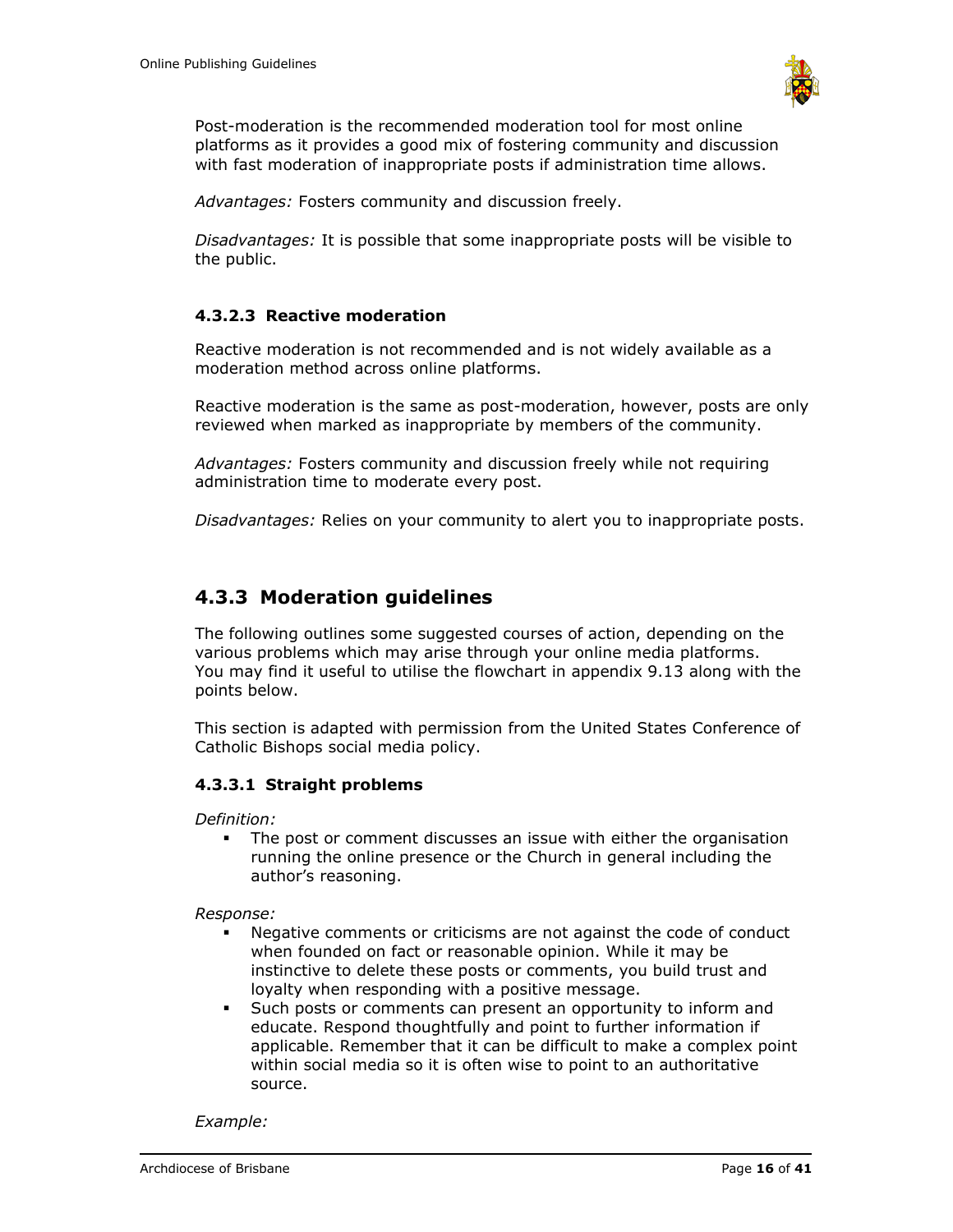

- *Post:* The new translation of the Roman Missal is awkward and difficult to pray. Shouldn't prayer touch the heart and be felt in a personal way? Struggling with words like 'consubstantial' impedes the flow of the prayer for me.
- *Response:* Thank you for your comments regarding the new translation of the Roman Missal. For questions regarding its use within Australia we encourage you to visit the website: [http://www.catholic.org.au/index.php?option=com\\_content&view=arti](http://www.catholic.org.au/index.php?option=com_content&view=article&id=1893&Itemid=436) [cle&id=1893&Itemid=436](http://www.catholic.org.au/index.php?option=com_content&view=article&id=1893&Itemid=436)

### <span id="page-16-0"></span>**4.3.3.2 Constructive criticism**

*Definition:* 

▪ The post or comment points out a perceived or actual flaw, oversight, error or omission with the organisation, Archdiocese of Brisbane or associated online presence. It can be perceived as negative however is often helpful to receive.

#### *Response:*

▪ Depending on the criticism, address the issue and respond positively.

*Example:*

- *Post:* I would like to be able to see a list of all Mass times. This shouldn't be hard to put together yet I cannot find it on your site. Please make this information available. Thank you!
- *Response:* Thank you for your suggestion. At present we are not able to distribute a list of all Mass times publicly as changes are difficult to keep track of with our current system. We are in the process of implementing a new system which will allow this and hope for it to be available soon.

### <span id="page-16-1"></span>**4.3.3.3 Trolling / spam**

*Definition:* 

**•** Trolls deliberately attempt to upset others by making groundless statements. Spammers will use your online platform as an attempt to advertise their commercial products by including a web link.

*Response:*

▪ Depending on severity, the comment or post and user should be removed or blocked from your platform. Alternatively employ the straight problem moderation guidelines above.

*Examples:*

- *Trolling post:* The Catholic Church has no place in the 21st century.
- *Spam post:* Hey guys check out our huge range of shoes on sale now!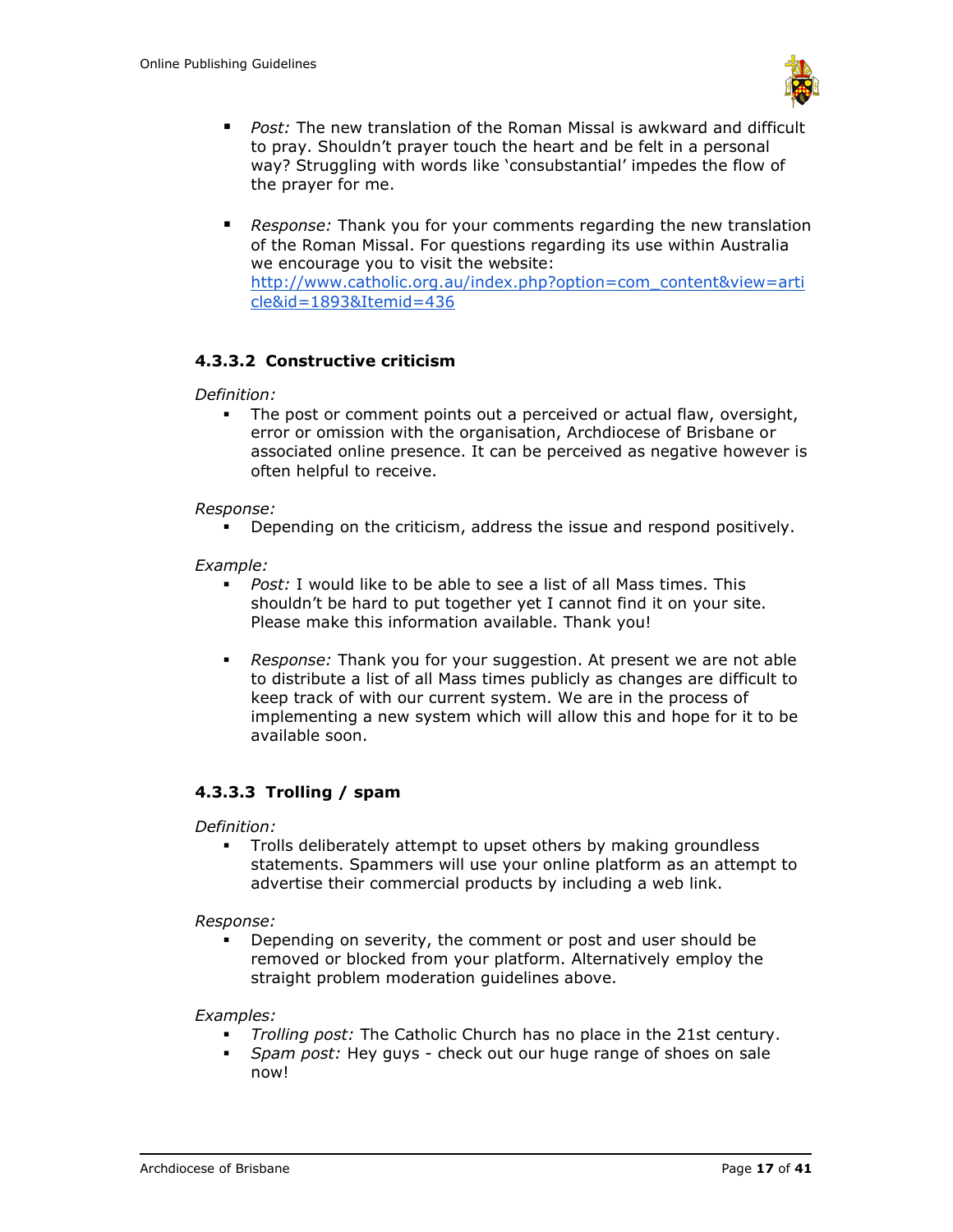

## <span id="page-17-0"></span>**4.3.4 Support**

Support for dealing with any difficult issues is available as outlined in section 1.5 *'Key contacts and support network'*.

# <span id="page-17-1"></span>**4.4 Social networking with under 18s**

Social networking with individuals under the age of 18 requires some carefully considered parameters. You should consider the following when setting up an online platform which may engage those under 18:

- Ensure administrators are familiar with these guidelines and supporting documents. It may be worthwhile having admin personnel sign a confirmation to acknowledge that the guidelines have been read and understood.
- Parents should be made aware of how online interaction is intended to be used in communication with their children.
- If requested, parents must be copied in on all online communications with their children.
- Where online interactions are password protected parents should be given the opportunity to access the material.
- Outline who the official administrators are in the *'About'* or similar section.
- Never post personally identifiable information (including photos and video) without verifiable consent of parents. See appendix 9.10 for a sample photographic release form.
- Never actively *'Tag'* young people in photos; let them initiate tagging.
- Any use of live streaming or chat rooms that leads to, supports, or encourages exclusive youth-adult relationships is not permitted. eg. Facebook instant messaging, chat rooms, live video etc.
- Compliance with the Child Protection Act is mandatory.
- Where an issue arises that may be considered confidential ensure that face to face discussions occurs offline as opposed to continuing the conversation online.
- **E** Be aware that many popular social media platforms (such as [Facebook,](https://www.facebook.com/help/345121355559712/) [Pinterest](http://about.pinterest.com/terms/) and [Instagram\)](http://instagram.com/about/legal/terms/) prohibit users under the age of 13 to sign up for an account.

## <span id="page-17-2"></span>**4.4.1 Social media use by youth ministry personnel**

Where a social media platform is being used to facilitate the youth ministry within a parish or deanery, the following further points should be considered prior to setting up the accounts:

- A deanery or parish account should be set up as opposed to the youth minister using their personal account.
- When using Facebook a *Page* should be used and not a *Personal Profile* (see appendix 9.2 for more information).
- It is recommended youth ministry personnel post to the account *as* the account as opposed to using their personal profile. For example the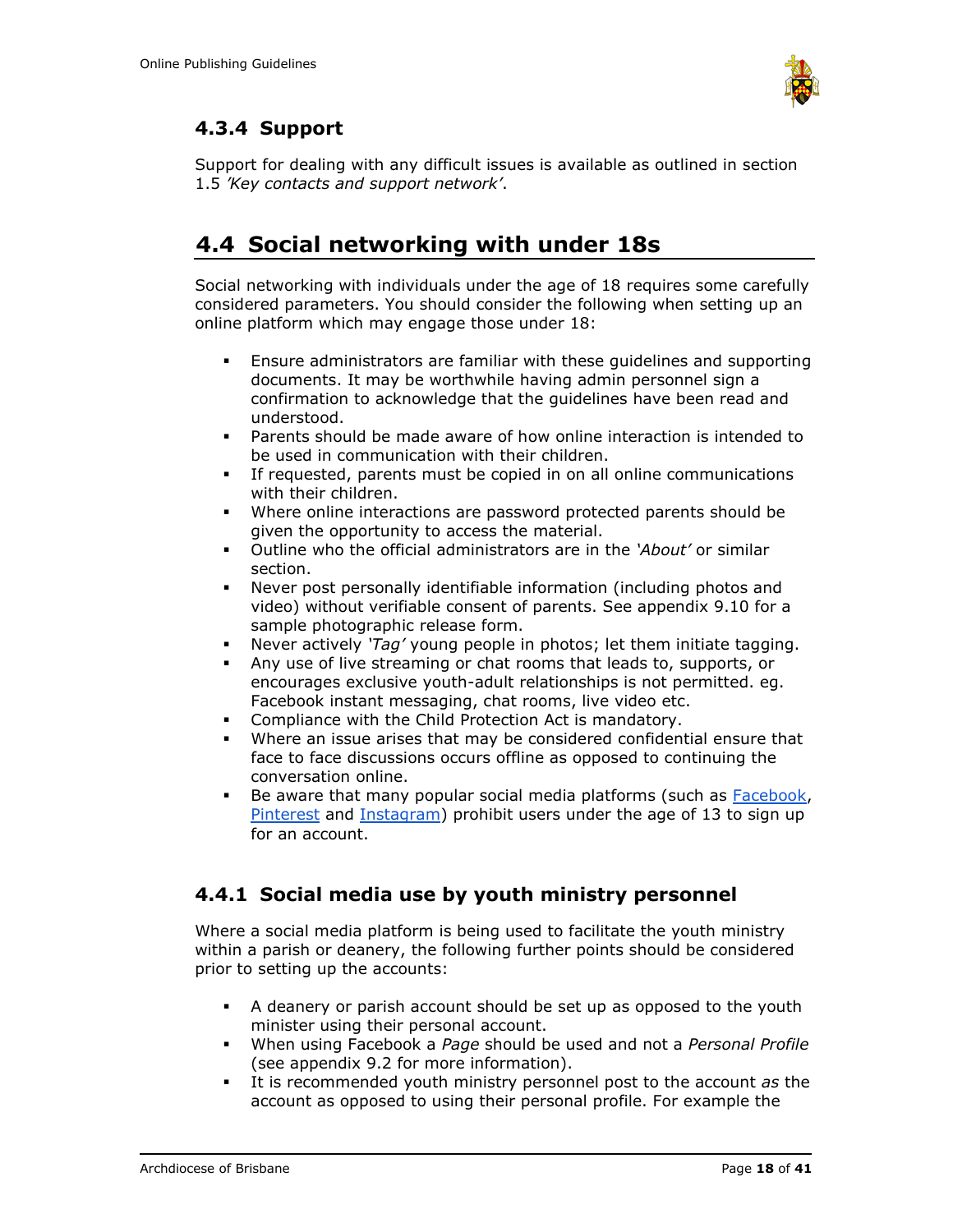

youth minister should log in with the *Page* credentials to post and not their personal account credentials.

To personalise posts the youth minister should sign off with their name or initials.

## <span id="page-18-0"></span>**4.5 Personal online publishing by archdiocesan personnel**

Many church personnel are public figures who are known to many and are seen to be a representative of the values and beliefs of the Catholic Church. Due to this fact there are a series of considerations you should make when publishing personally to social media platforms:

- Be aware that your personal social media and web activity can reflect the Archdiocese of Brisbane. This is especially pertinent for individuals who choose to display information such as job title or employer details on personal social networking profiles. Anything you post should reflect the values of the Catholic Church.
- The 'Managing a Presence Guidelines' (section 4) apply to personal online activity; particularly for public archdiocesan personnel such as priests.
- Individuals who adopt social media for professional use (e.g. journalists/reporters for the Catholic Leader) should ensure that a disclaimer is visible on all profiles to publicly acknowledge that all views and comments are their own. Some simple yet effective examples:
	- o Tweets are my own.
	- o The views expressed on this website are mine alone and do not necessarily reflect the views of the Archdiocese of Brisbane.
- **Ensure you maintain online integrity your online self should be** consistent with your offline self.

# <span id="page-18-2"></span><span id="page-18-1"></span>**5. Management**

## **5.1 Reporting and monitoring**

Should you find any activity you feel is contrary to this document please follow one of the following:

- Depending on the severity of the issue you may feel comfortable speaking directly to the administrators of the online page or profile.
- **EXECUTE:** Alternatively, please contact [communications@bne.catholic.net.au.](mailto:communications@bne.catholic.net.au)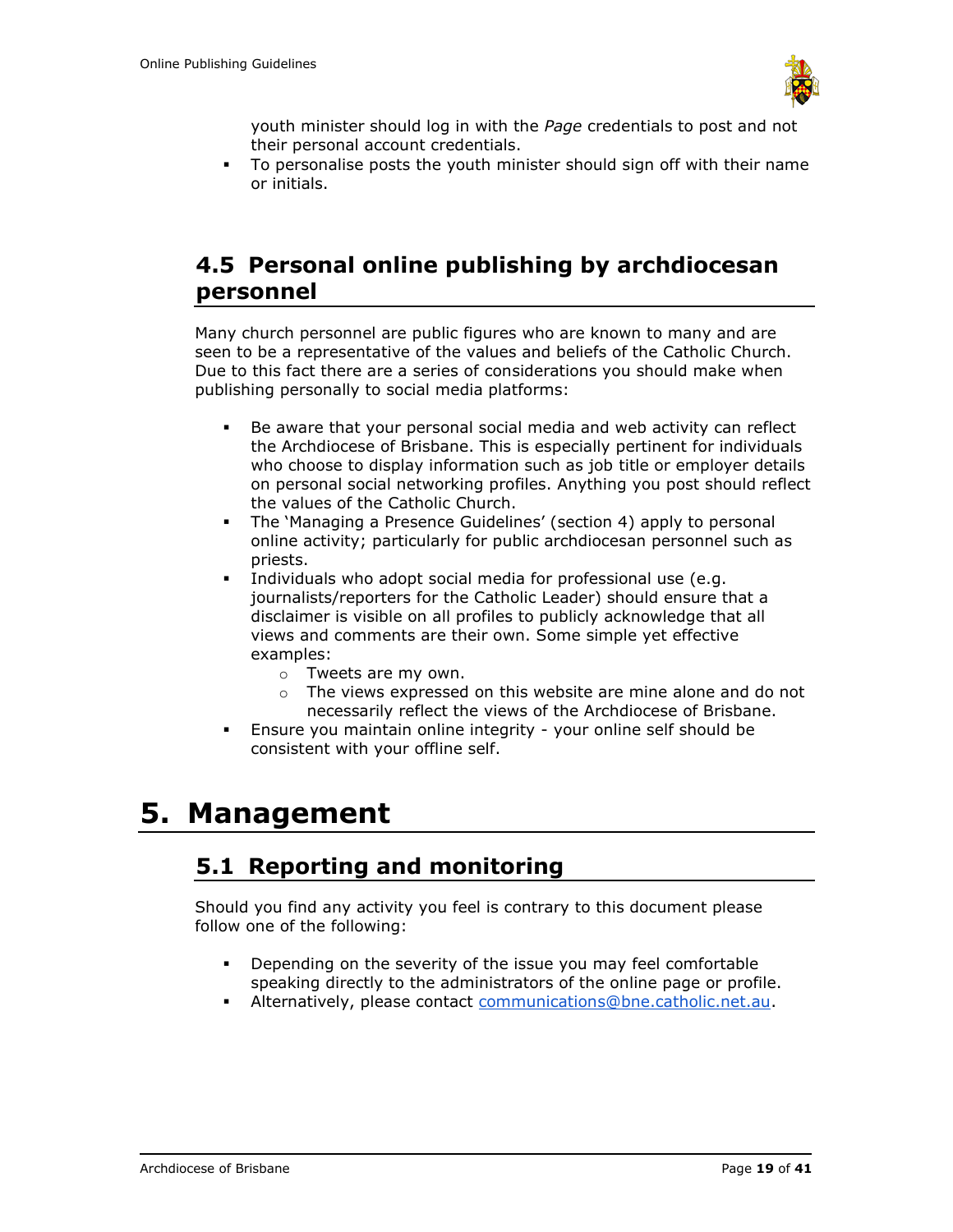

# <span id="page-19-0"></span>**5.2 Enforcement**

Breaches of these guidelines will be dealt with by the appropriate archdiocesan representative, in a review of the employment / funding agreement. Breach of these guidelines by employees could lead to dismissal.

# <span id="page-19-1"></span>**6. Tips and Tricks**

This section details some tried and true tips for successful use of both social media and traditional websites.

# <span id="page-19-2"></span>**6.1 Tips for successful use of social media**

- Always remember that social media is constantly changing; keep reading up on the latest platforms and trends. Pay particular attention to new privacy considerations.
- Post at regular times depending when your target audience is most likely to be accessible.
- The 4:1 Rule: for every one post where you talk about yourself, post four that are informative, inspirational, entertaining, engaging, re(marketable) or promotes others
- Avoid social media narcissism: ensure you interact with followers and not just use social media for self-promotion.
- In a workplace it may be wise to nominate a role responsible for social media interaction.
- **EXECT** Be Visible: use clear and professional photography, high quality designs, consistency with names for accounts and include a credible and informative "about me" section.
- **EXECT** If you have the option to display a header or cover image (such as on a Facebook page or Twitter profile) ensure you use it as a promotional tool if applicable: promote upcoming events/news/headlines or use to convey important information.
- Humour is especially good for evangelising; God has a great sense of humour, so should His people.
- All links to post should be prefaced with a description, quote extract, recommendation, or comment about the post.
- Wherever possible, and if resources/time allow, avoid copy-pasting and cross-posting. Tailor your message to the specific platform and audience where possible.
- Always link to a source when publishing news or other copyrighted material. It is best to post a snippet of an article, which stands out to you, and provide a link to the article rather than simply copying and pasting the complete text.
- **·** Tips for Facebook posts:
	- o Posts which encourage interaction, such as posing a question, tend to receive the highest number of likes, comments and overall engagement.
	- o Posts should have an informal tone and be limited to approximately 40 - 50 words.
	- o Include imagery and a call to action where possible.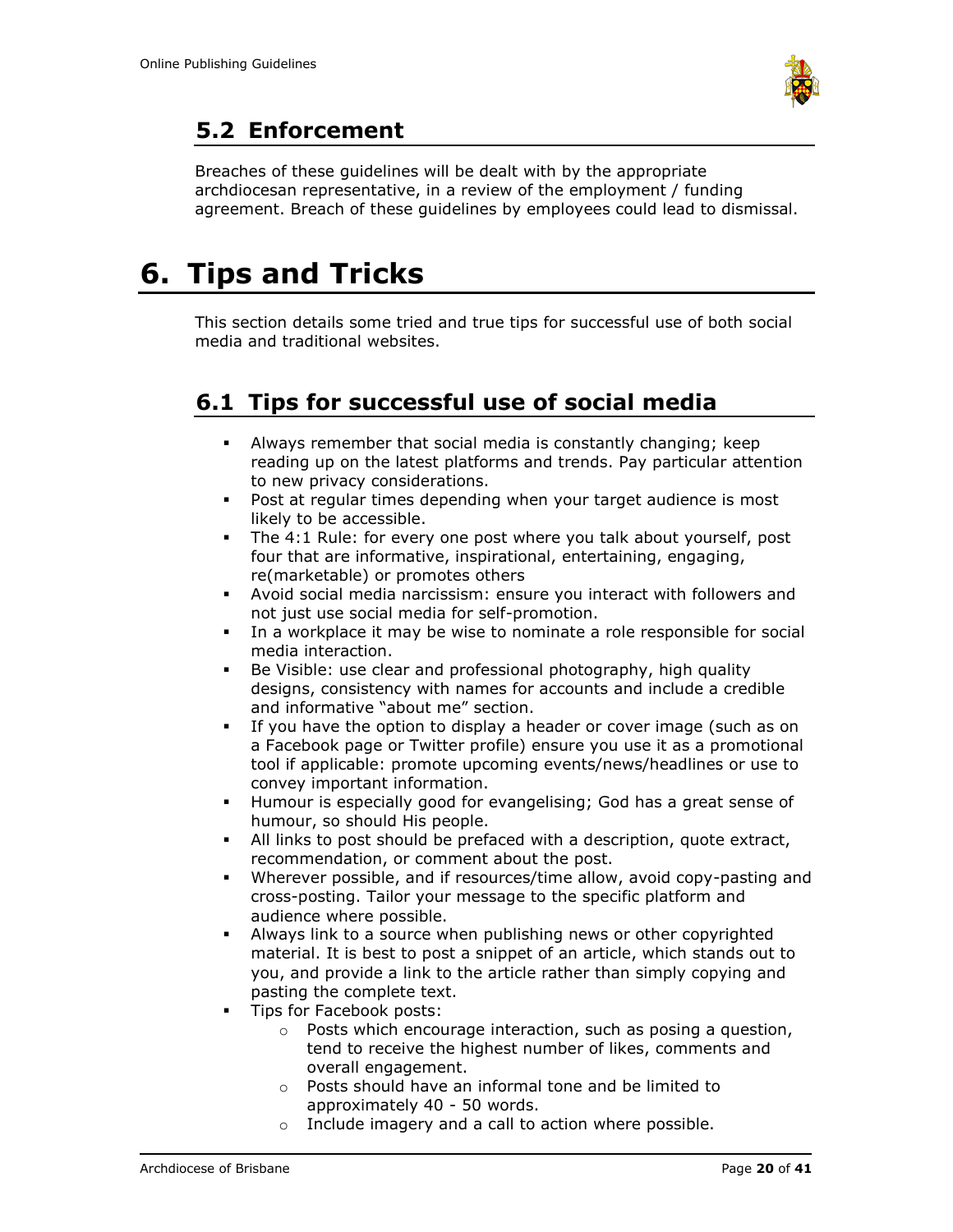

- Tips for creating a tweet:
	- o Use abbreviations and URL shortening to make the most of your 140 character allowance.
	- o Condense information and provide a call to action.
	- o Some archdiocesan websites have automatically generated short URLs – see the page in question for more information.

# <span id="page-20-0"></span>**6.2 Tips for successful websites / blogs**

- Include buttons for users to instantly like, recommend or discuss your website through social media platforms. Remember you can do this without having your own social media accounts.
- Always link to your own website where possible. For example, embed YouTube clips into your site and link to the specific page as opposed to the YouTube page for your clip.
- Always clearly show contact and address details for all touch points with the general public.
- Use high quality, inviting photography.
- Try to include a call to action, such as 'Register Now', or a point for further information.
- Ensure content writers are familiar with the web architecture guidelines (appendix 9.6) as well as your development team. Aim to achieve all recommended points.
- **EXECT All Catholic organisations should strive to develop and regularly review** and update a website

# <span id="page-20-1"></span>**7. Further Reading**

- **EXECUTE:** [Australian Catholic Bishops Conference Social-Networking Policy](http://mediablog.catholic.org.au/?p=335)
- **Brand Blacks** [Jakob Nielson Reports](http://www.nngroup.com/reports/)
- [W3C Content Accessibility Guidelines \(WCAG\) 2.0](http://www.w3.org/TR/WCAG20/)
- **EXECUTE:** [ACMA Spam Act and Codes of Practice](http://www.acma.gov.au/WEB/STANDARD/)
- **[Privacy Act](http://www.comlaw.gov.au/Details/C2014C00076)**
- **EXEC** [Angela Sealana: thesis on new evangelisation](http://www.slideshare.net/inspiredangela/new-media-new-evangelization-the-unique-benefits-of-new-media-and-why-the-catholic-church-should-engage-them)
- [The Church and New Media by Brandon Vogt](http://www.churchandnewmedia.com/)
- **Example [Fr Roderick Vonhogen](http://www.fatherroderick.com/)**
- **[The New Evangelizers](http://newevangelizers.com/)**
- [Patrick Padley](http://www.patrickpadley.com/)

# <span id="page-20-2"></span>**8. Acknowledgments**

- Helen Osman, United States Conference of Catholic Bishops
- Kathryn Montafia, Queensland Government DNRM, DEWS, DAFF and DTESB
- National Federation for Catholic Youth Ministry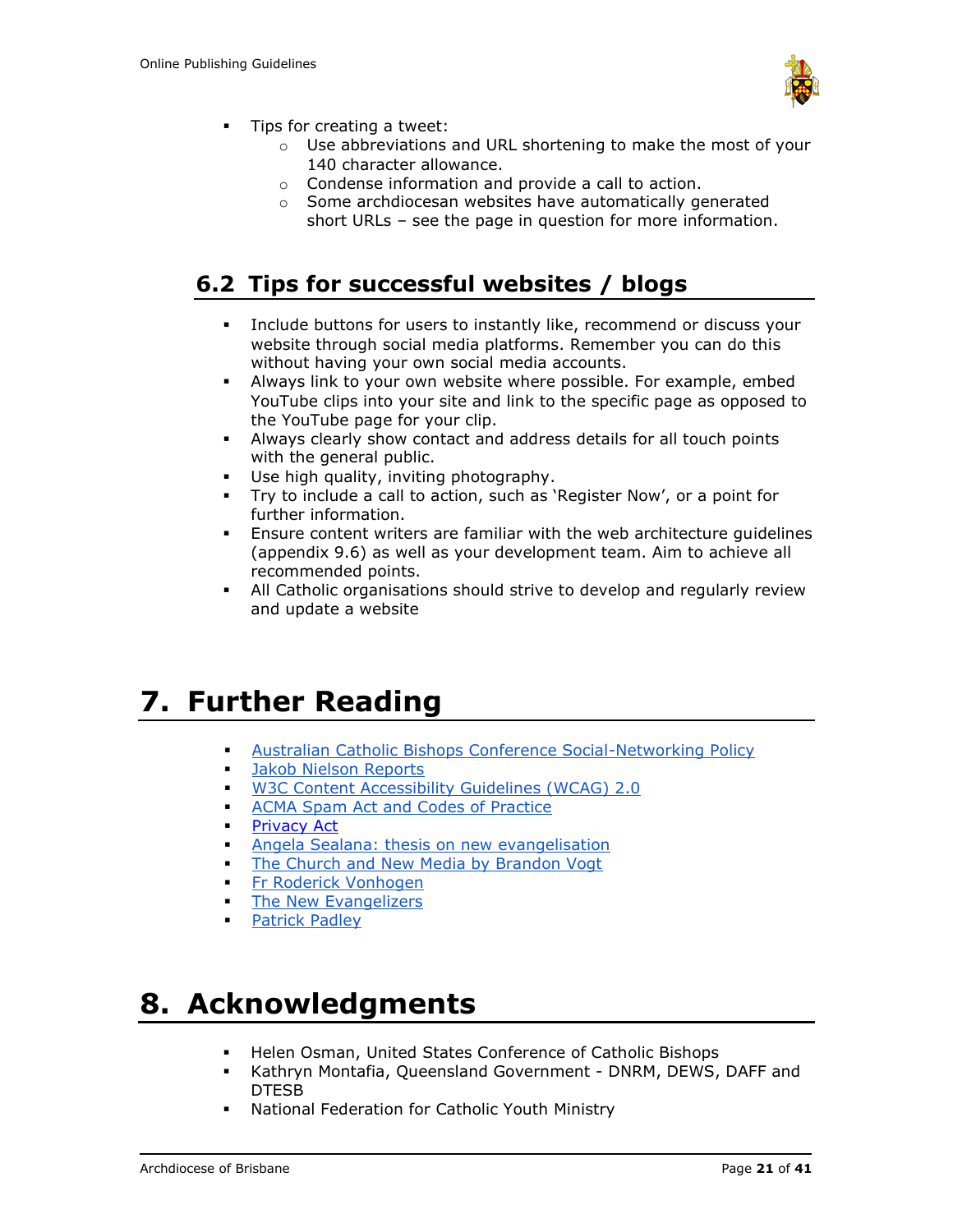

# <span id="page-21-1"></span><span id="page-21-0"></span>**9. Appendices**

# **9.1 Choosing a social media platform**

Choosing your social media platforms should be one of the first things you consider when you develop your social media strategy. Not all social media platforms are the same, although they might work in similar ways to promote dialogue, interactivity, connection and community.

This section will provide a short summary of the top four social media platforms - Facebook, Twitter, Pinterest and YouTube - to give you a better understanding of the various options.

## <span id="page-21-2"></span>**9.1.1 Facebook**

Approximately 12 million Australians are active on Facebook (as at May 2013), making it the most populated social media platform to date. Facebook is a powerful platform for any ministry that requires brand and personality building through the use of Facebook Pages.

Facebook primarily works on taste sharing with the ability to 'like' posts, and allows users to promote their tastes with friends and subscribers. Facebook is best for ministries and apostolates that wish to build a close network or community, want to actively engage in conversations about particular issues, events, or topics.

There are a number of varying options of Facebook accounts each with its own advantages and disadvantages. See appendix 9.2 for a breakdown of Facebook account options.

*Advantages:* Most people are on Facebook.

*Disadvantages:* Due to Facebook's news feed functionality, only 5% of your posts can be seen by your friends.

## <span id="page-21-3"></span>**9.1.2 Twitter**

Twitter is a popular social media tool for sharing information quickly and to a wide audience. Your messages, known as "Tweets", can be shared to users who "Follow" your account, or to the general Twitter public with the use of trends and hashtags (#).

Twitter is often referred to as a 'micro-blogging' platform because of its limit to 140 characters per tweet. However, the capacity to insert links to videos, images, and web pages has made information more broad.

Journalists and PR practitioners use Twitter heavily in their research for sources and backgrounding. For others, it is a great tool for information resources or exploring blog articles, if you have the time to scroll through the news feed.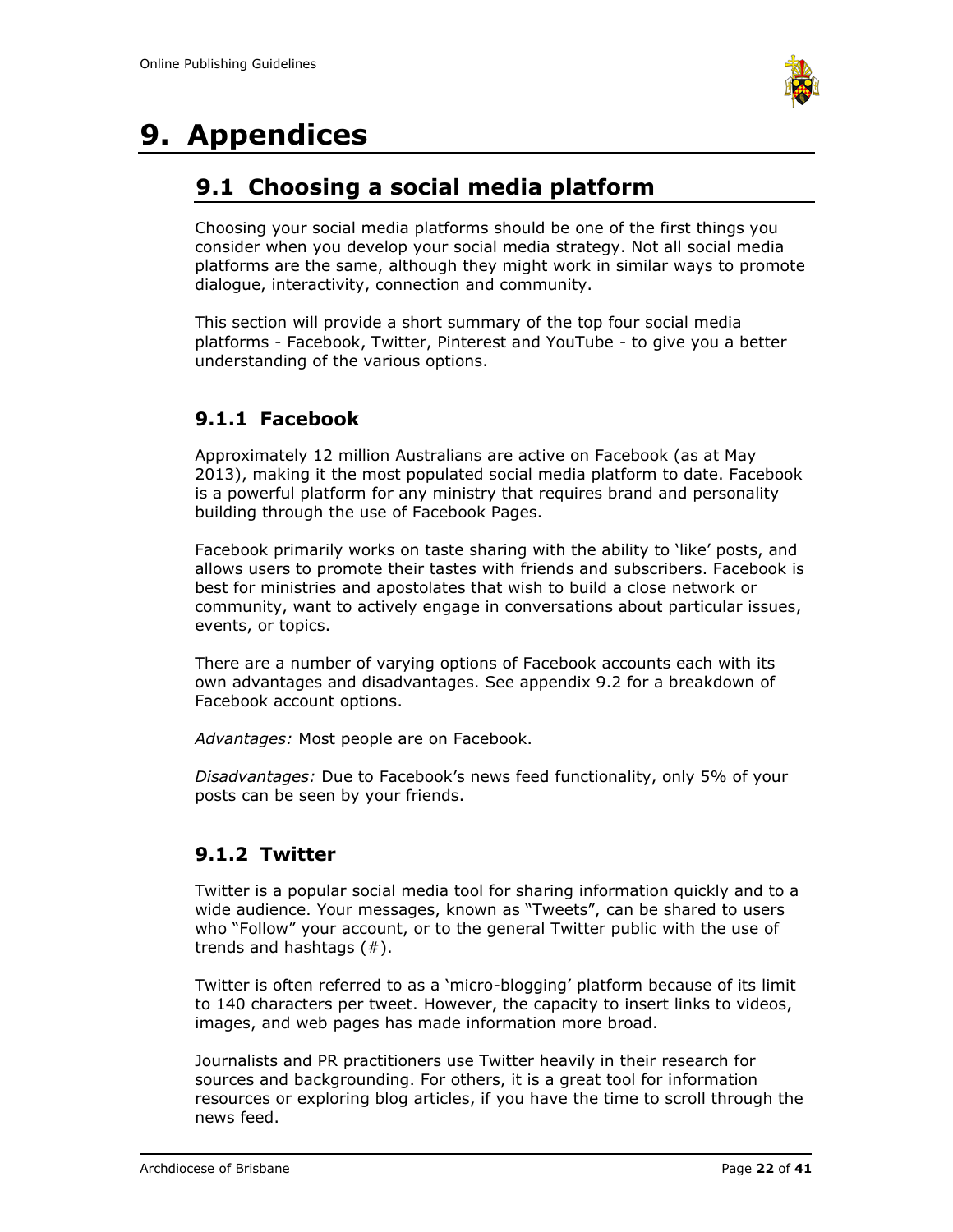

*Advantages:* Ability to share information, but also to receive information which will increase your information capital.

*Disadvantages:* Tweets pass very quickly, so information can be missed. Users need to spend a consistent amount of time following tweets.

## <span id="page-22-0"></span>**9.1.3 YouTube**

Currently the biggest video sharing website, YouTube allows you to create, upload and share videos. The YouTube community is incredibly strong, with 1 billion unique visitors accessing the site daily.

YouTube is not just for watching videos, but sharing your own self-produced content as free advertising, promotions and marketing. Audiences are fairly forgiving when it comes to video quality, especially with the increase of video phone uploads.

There are billions of people visiting YouTube site daily making it an excellent tool for the new evangelisation.

*Advantages*: Access to wide audience.

*Disadvantages*: Easy to get distracted by the sheer volume of videos.

## <span id="page-22-1"></span>**9.1.4 Pinterest**

For any ministry or Catholic organisation looking to engage their audience visually, Pinterest is the optimal tool.

Images that are found online or photographed are 'pinned' onto a Pinterest board (of which you can create several categories). Successful images are typographic quotes, infographics, DIY and creative inspirations. The images are linked to the image website source which helps gives context to any images pinned.

Images can be re-pinned by your followers and the existing community, which will in turn increase your reach. The best use of Pinterest is to inspire and motivate your followers.

*Advantages:* Ability to inspire your audience with visually appealing images and photography.

*Disadvantages:* There are images that some might find offensive however, this is the reality of being part of an open community pool.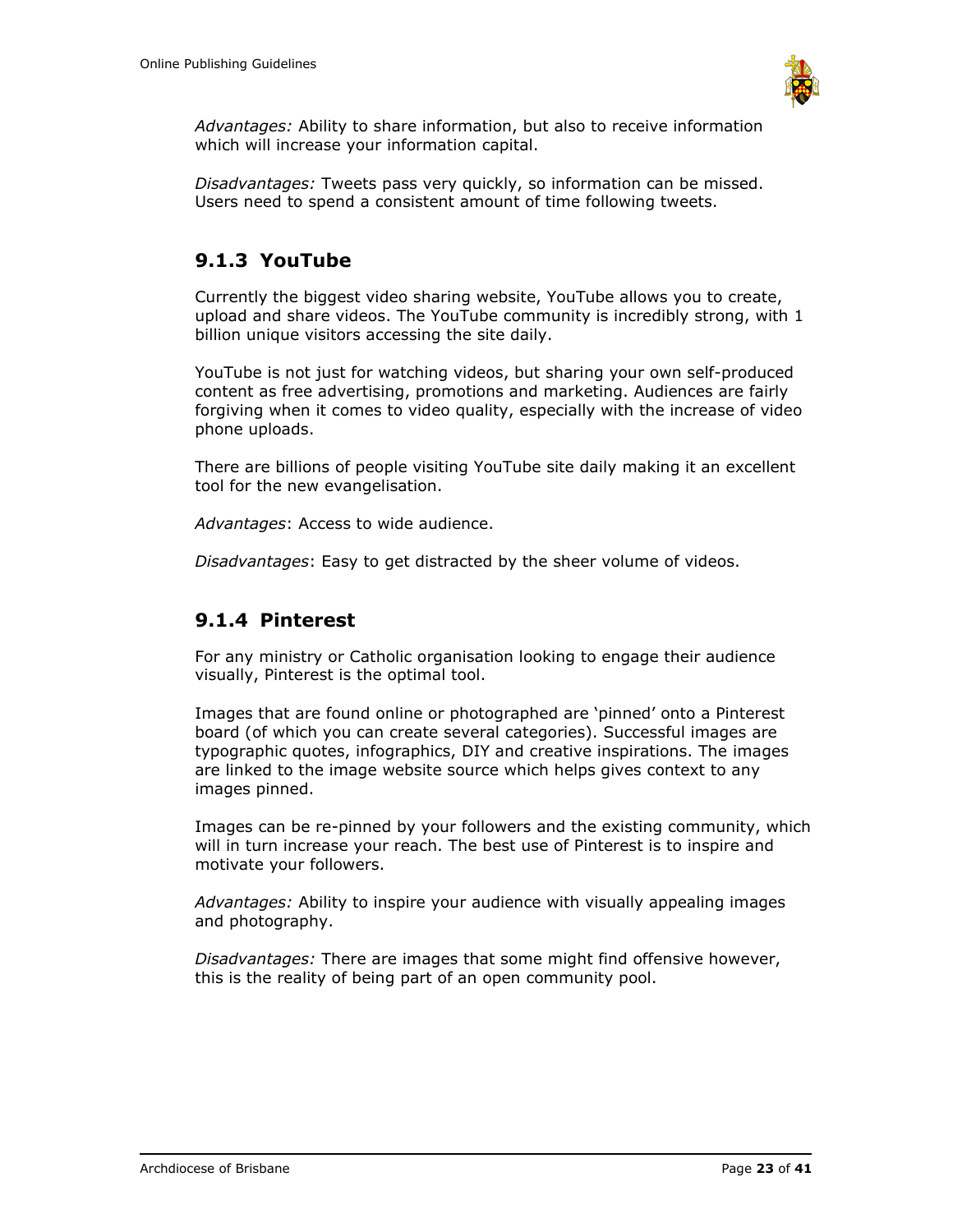

# <span id="page-23-0"></span>**9.2 Social media account and privacy options**

## <span id="page-23-1"></span>**9.2.1 Facebook**

### <span id="page-23-2"></span>**9.2.1.1 Timeline / Profile**

There are three main privacy settings that determine who can see the content on your Facebook Timeline, including any posts, status updates and photos.

- **Public:** everyone can view your Timeline and posts
- **Friends:** only people who you have added or confirmed as a friend will be able to view your posts
- **Custom:** if you have created any friends "lists" (e.g. family, work colleagues, university friends etc), the custom option enables you to ensure that only the people on a certain list can view your post. The custom option also allows you to individually select which friends can (or cannot) view your post.

Users may choose a default setting so that all new posts automatically reflect a preferred privacy setting. However, it is also possible to change privacy settings for each individual post.

### <span id="page-23-3"></span>**9.2.1.2 Groups**

There are three main privacy settings to control who can see your group.

- **Open / public:** everyone can view what is posted and who is a member.
- **Closed:** everyone can see the group and its members, but only approved members can view posts.
- **Secret:** only approved members can see the group, members and what people are posting.

### <span id="page-23-4"></span>**9.2.1.3 Pages**

Facebook Pages are intended to be a public and visible platform for organisations, businesses, brands and public figures. As such, there are limited options for restricting visibility and Pages can generally be viewed by anyone, even individuals without an Facebook account. However, some useful privacy settings for Page administrators are indicated below:

- Published vs unpublished: all Facebook Pages that are visible to the public are "published", however it is possible to work in an "unpublished mode", meaning it will be hidden from the public and only visible by admin. This is a useful setting when first setting up a Page.
- You may restrict fans from contacting Page administrators privately via the "message" button.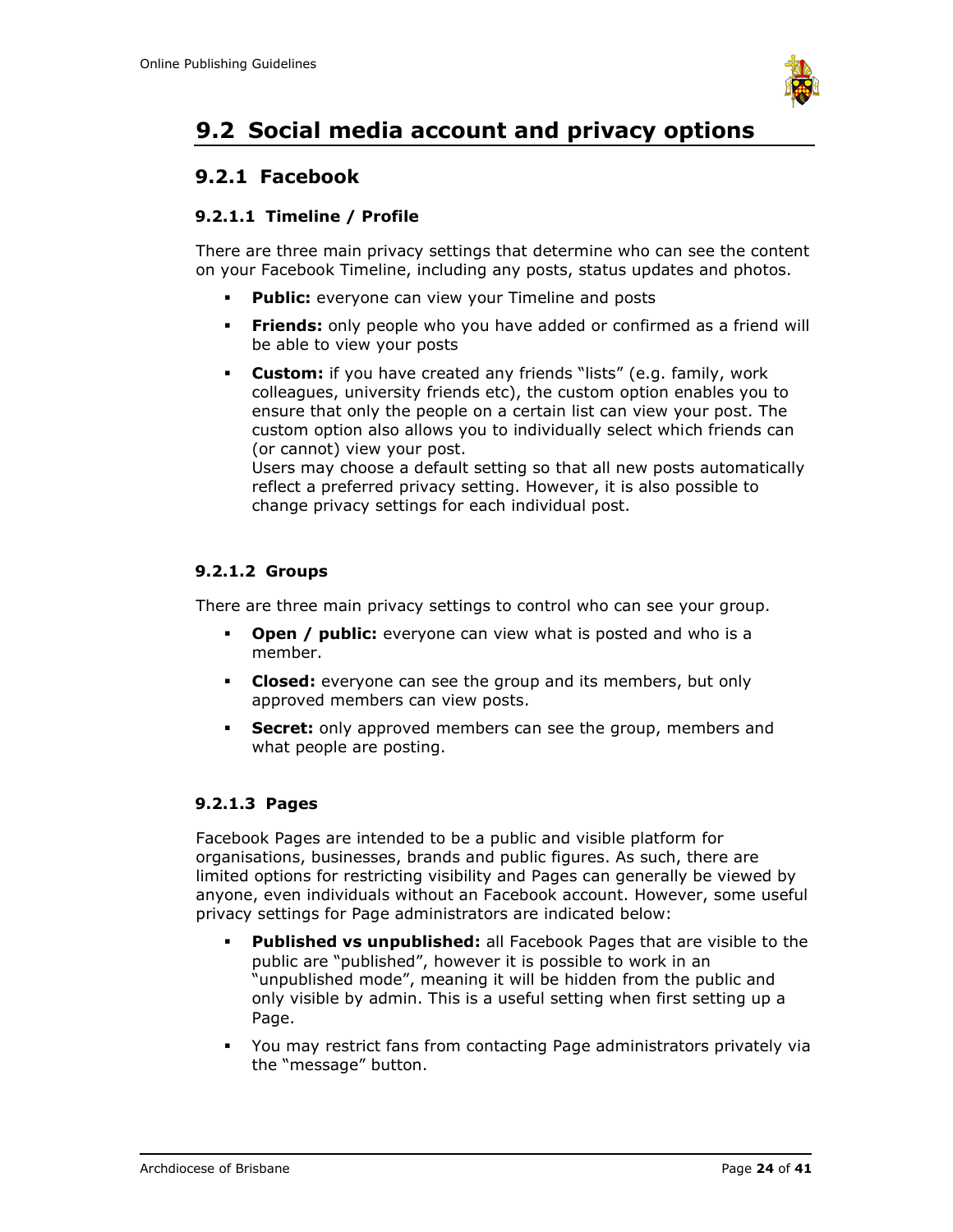

## <span id="page-24-0"></span>**9.2.2 Twitter**

There are only two privacy settings on Twitter:

- **Public (default setting):** Tweets can be viewed by anyone, even individuals without a Twitter account.
- **Protected:** Tweets can only be viewed and retweeted by followers you have approved. To be approved, individuals will need to request to follow you. Your tweets will not show up in Twitter searches or other search engines.

## <span id="page-24-1"></span>**9.2.3 YouTube**

There are three privacy settings for videos uploaded to YouTube.

- **Public (default setting):** videos can be viewed by anyone, even those without a YouTube account.
- **Unlisted:** unlisted videos can only be viewed by people who have access to the direct URL. However, if the URL is posted publicly (for example, on a website) anyone who clicks on the link will be able to view the video.
- **Private:** private videos can be shared with up to 50 people. You will be required to invite selected individuals (with a YouTube account) to view the video. The video will not be visible to other YouTube users or show up in search results.

## <span id="page-24-2"></span>**9.2.4 Instagram**

There are only two privacy settings on Instagram.

- **Public:** by default, your profile, followers and following lists, and any photos or videos uploaded can be viewed by anyone using the Instagram app or accessing Instagram through the web.
- **Private:** you can change your settings to "Posts are Private". Users will be required to send you a follow request in order to see your uploads. You will then be prompted to approve or deny the request.

## <span id="page-24-3"></span>**9.2.5 Pinterest**

Pinterest is designed to be an open photograph sharing platform. As a result there is only one basic privacy option available.

▪ **Private boards:** You may set up boards which are private and can be shared only with other users of your choosing (who have a Pinterest account).

# <span id="page-24-4"></span>**9.3 Standard online media code of conduct**

The following standard online media code of conduct may be used verbatim or adjusted according to the needs of your ministry.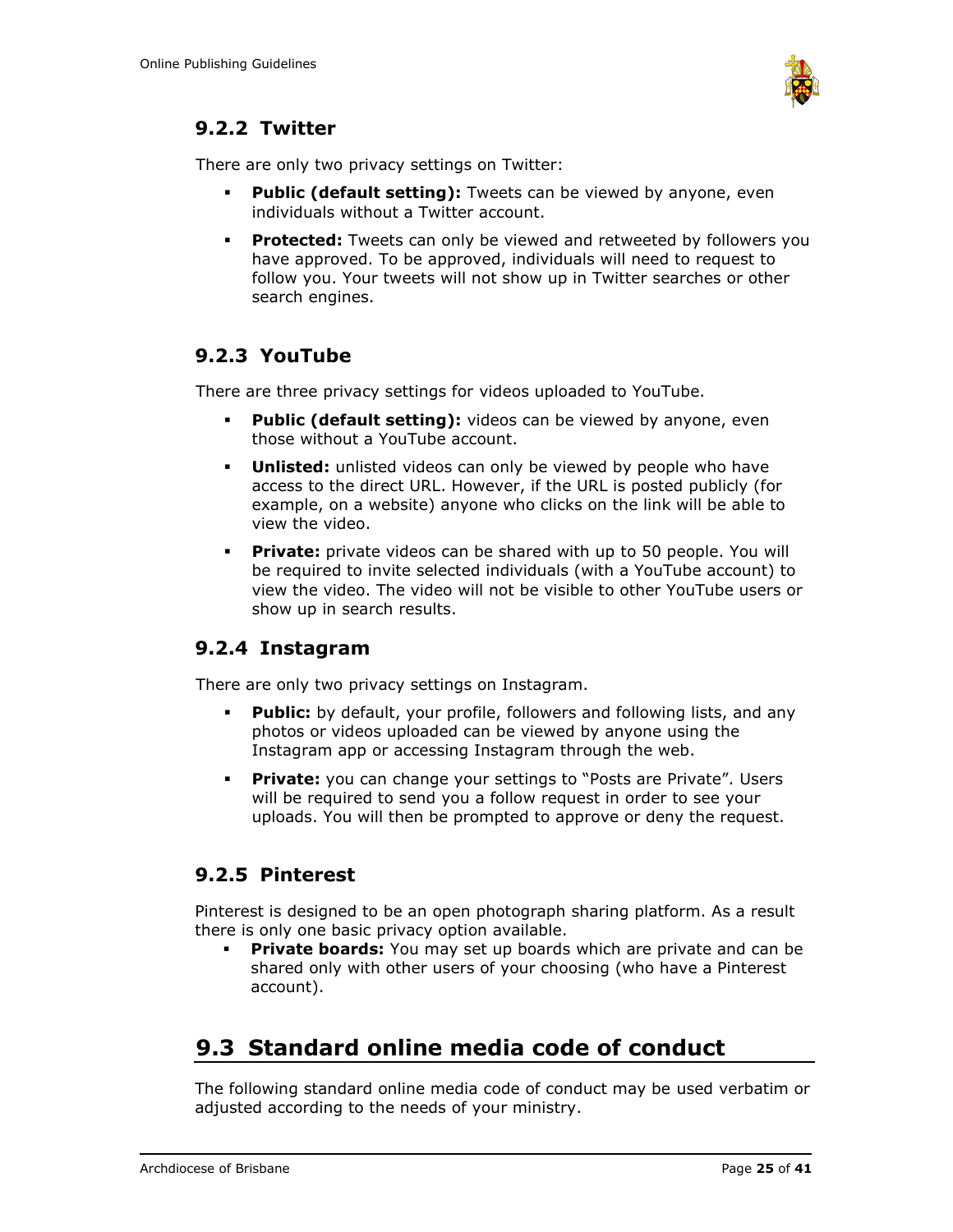

It is available for direct linking if necessary at: <http://brisbanecatholic.org.au/connect/online-code-conduct/>

> The purpose of this page is to provide an interactive forum where readers can gather and discuss information about the wide range of issues addressed by the work and mission of the Archdiocese of Brisbane.

Followers are encouraged to post questions, comments and concerns, but should remember this is a moderated online discussion hosted by the Archdiocese of Brisbane.

The Archdiocese of Brisbane appreciates healthy, constructive debate and discussion; that means we ask that comments be kept civil in tone and reflect the charity and respect that marks Christian discourse.

Comments will not be removed simply because they express opinions in disagreement with the Archdiocese of Brisbane. However, comments that may be deleted include those that contain:

- Vulgar language (including vulgar abbreviations)
- Personal attacks or inflammatory remarks against a person or group
- Content blatantly off topic
- Spam
- Links to sites that contain offensive material or attack the Archdiocese of Brisbane and its mission
- Promotion of services, products, political organisations or agendas
- **•** Information that is factually incorrect

The Archdiocese of Brisbane reserves the right to remove posters who violate this policy.

Comments left by others on this page do not reflect the views of the Archdiocese of Brisbane.

## <span id="page-25-0"></span>**9.4 Establishing a social media presence checklist**

A checklist of the recommendations throughout the process of establishing a social media presence as detailed in section 2.7 follows.

| <b>Complete</b>   Action |                                                                            |
|--------------------------|----------------------------------------------------------------------------|
|                          | The social media presence will not act as the sole<br>communication medium |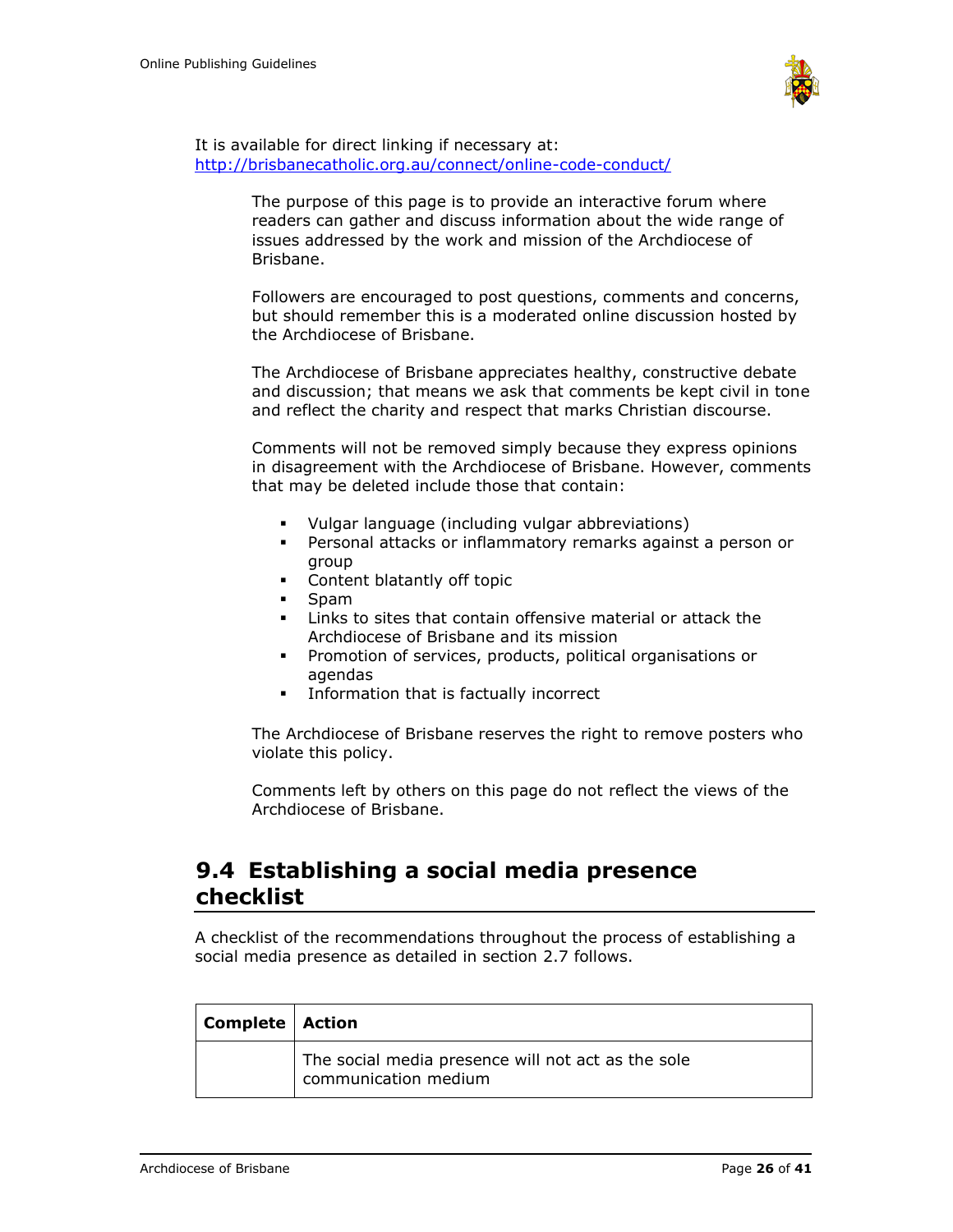

| Nominated administration personnel have reviewed this<br>document and supporting documentation as outlined<br>throughout                                                                              |
|-------------------------------------------------------------------------------------------------------------------------------------------------------------------------------------------------------|
| Where applicable, nominated administration personnel have<br>signed any and all necessary paperwork                                                                                                   |
| Appropriate passwords are chosen to limit the possibility of<br>hacking (section 3)                                                                                                                   |
| Two administration personnel have been identified and given<br>appropriate access to the account (section 2.3)                                                                                        |
| The page handle/name has been chosen carefully, as some<br>platforms do not allow usernames to be changed after sign up                                                                               |
| The various social media options have been considered and the<br>most appropriate platforms chosen as required by the goals<br>and resources of the ministry or organisation (section 2.1 and<br>2.2) |
| A code of conduct has been developed and posted to each<br>platform in use (a sample is available in section 9.3)                                                                                     |
| Privacy settings have been considered and set (section 2.5)                                                                                                                                           |
| If applicable, make clear that the social media presence is<br>either an official Archdiocese of Brisbane account or is not<br>official (section 2.4)                                                 |
| A user generated content moderation schedule has been<br>developed to ensure regular and timely verification of<br>adherence to the Code of Conduct (section 2.6)                                     |
| "Social networking with under 18s" (section 4.4) has been<br>considered                                                                                                                               |
| The Archdiocesan Communication Office has been notified of<br>the new social media presence for addition to record keeping                                                                            |
| The "Managing a presence" guidelines (section 4) are referred<br>to in the development of all content and interaction going<br>forward                                                                |
| The user generated content moderation flowchart in appendix<br>9.13 is made available to all administrators                                                                                           |
| The Tips and Tricks section for ideas on effective use of social<br>media (section 6.1) has been considered                                                                                           |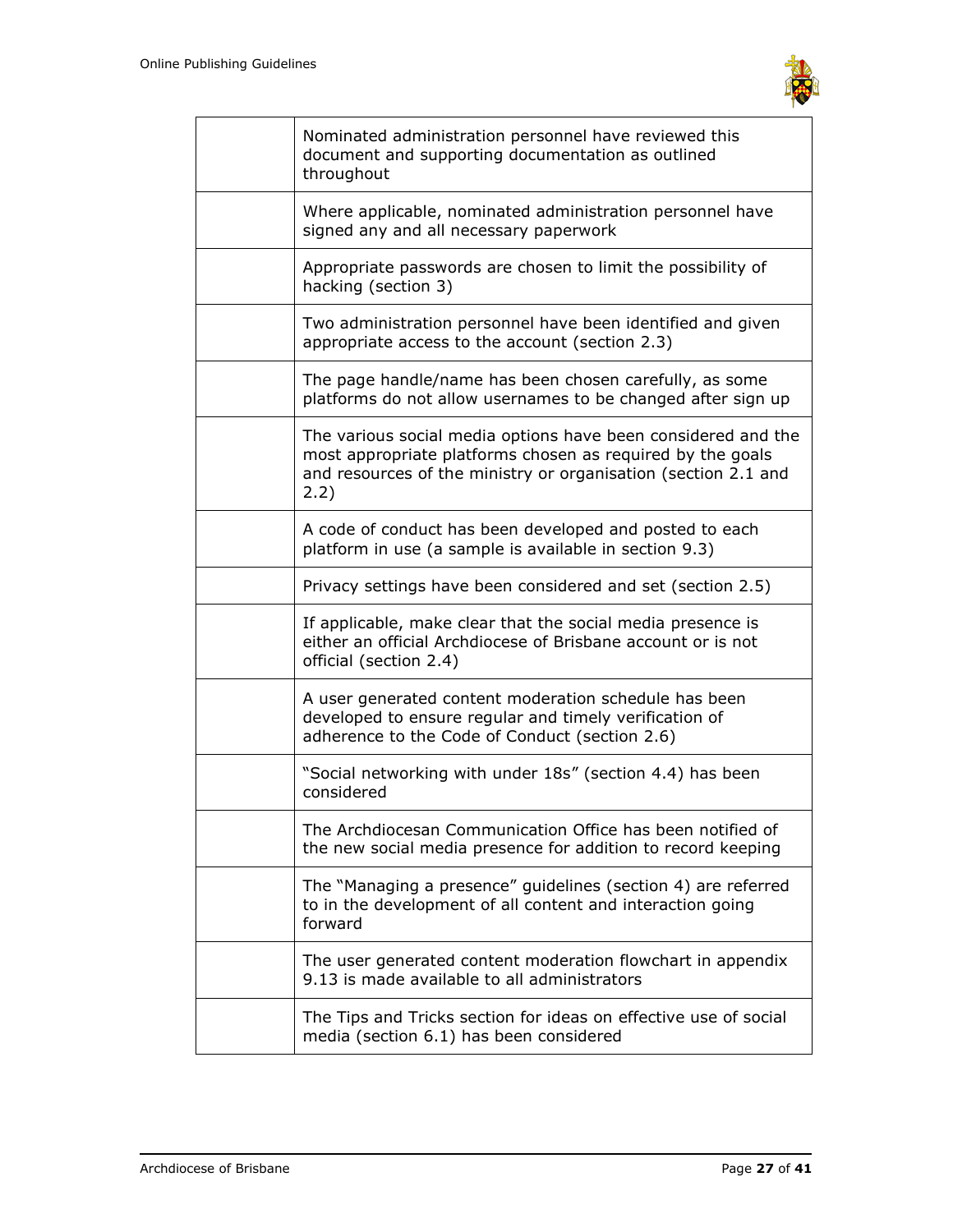

# <span id="page-27-0"></span>**9.5 Establishing a web / blog presence checklist**

A checklist of the recommendations throughout the process of establishing a website or blog as detailed in section 2.8 follows.

| <b>Complete</b> | <b>Action</b>                                                                                                           |
|-----------------|-------------------------------------------------------------------------------------------------------------------------|
|                 | The website will not act as the sole communication medium                                                               |
|                 | Interlinking with other websites, social media pages etc have<br>been considered in development                         |
|                 | Nominated administration personnel have review the online<br>publishing guidelines and supporting documentation         |
|                 | Appropriate permission has been sought from archdiocesan<br>management to allow the web presence to be set up           |
|                 | A volunteer or developer has been sourced who is skilled in<br>developing websites                                      |
|                 | The developer is made aware of this document with particular<br>reference to the web architecture guidelines            |
|                 | The development timeline has allowed for a security and policy<br>audit and production server migration (if applicable) |
|                 | A domain name and hosting environment is prepared                                                                       |
|                 | The domain name is as short and close to the official name of<br>the organisation as possible                           |
|                 | If using an open source system, WordPress has been<br>considered                                                        |
|                 | If using third party software or scripts, a security vulnerability<br>audit has been carried out                        |
|                 | Appropriate passwords are chosen to limit the possibility of<br>hacking                                                 |
|                 | It is made clear that the web presence is either an official<br>Archdiocese of Brisbane account or is not official      |
|                 | Privacy considerations have been made and the privacy policy<br>and privacy collection statement prepared               |
|                 | If applicable a private information removal or de-identification<br>strategy has be prepared                            |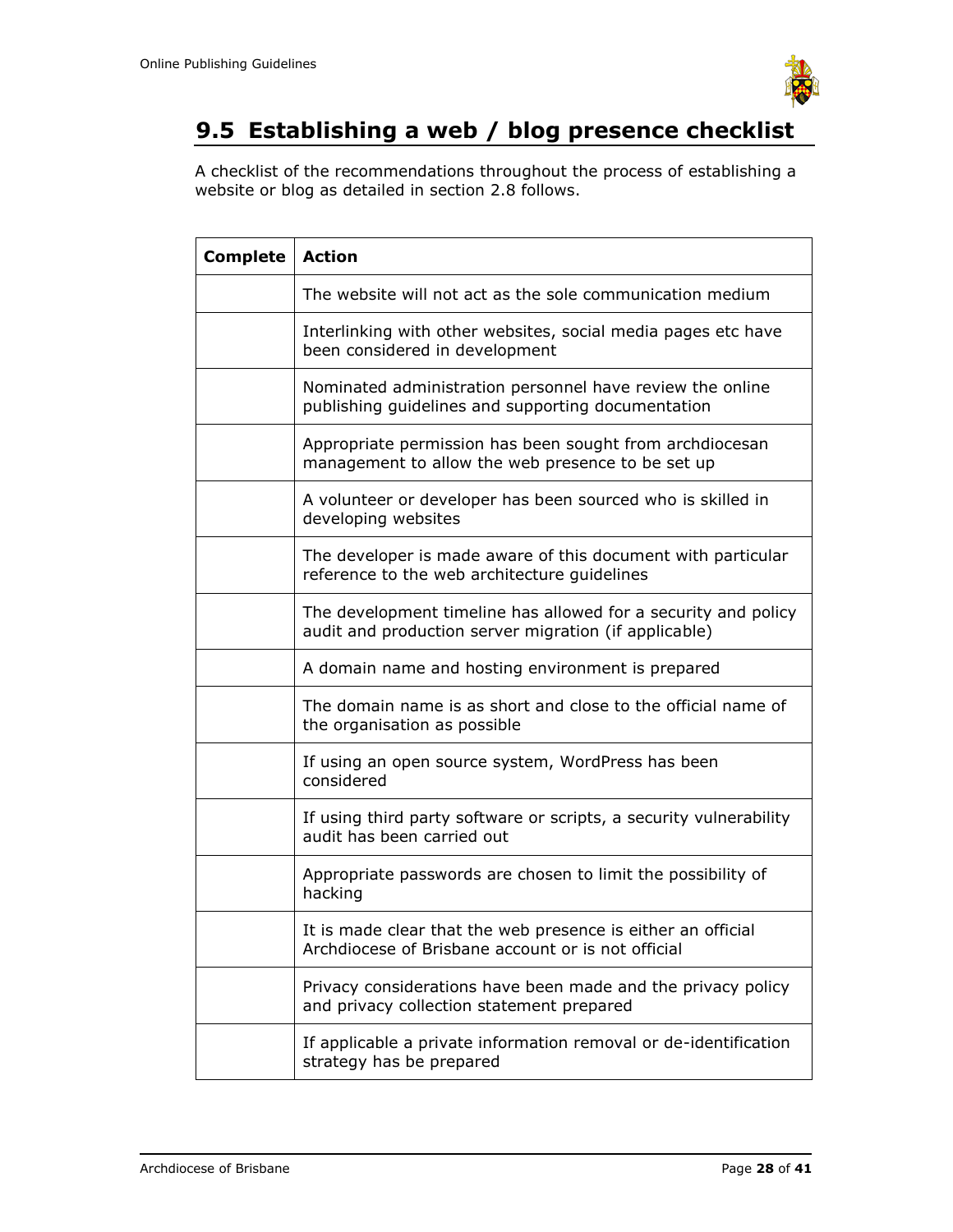

| Archdiocesan personnel commissioning the online tool are be<br>familiar with the Archdiocesan Privacy Manual found on the<br>Archdiocesan Intranet                |
|-------------------------------------------------------------------------------------------------------------------------------------------------------------------|
| Accessibility considerations have been made and accessibility<br>information policy prepared                                                                      |
| If comments or other user generated content are allowed, a<br>Code of Conduct has been uploaded for both officially posted<br>material and user generated content |
| The Archdiocesan Communication Office has been notified of<br>the new website presence once completion nears                                                      |
| The managing a presence guidelines (section 4) are to be<br>referred to in the development of all content and interaction<br>going forward                        |
| The user generated content moderation flowchart in appendix<br>9.13 is made available to all administrators                                                       |
| The Tips and Tricks section for ideas for successful websites<br>(section 6.2) has been reviewed and considered                                                   |

# <span id="page-28-0"></span>**9.6 Web / blog architecture guidelines**

#### **Key**

- m mandatory (for professional developed sites, strongly recommended for volunteer developed sites if the element requires advanced knowledge or is time consuming to implement)
- **•** sr strongly recommended
- r recommended

## <span id="page-28-1"></span>**9.6.1 Pre development**

Utilise a web development questionnaire to aid with this section.

- Define your audience (sr)<br>■ Understand and document
- Understand and document your audience's and your ministry's requirements (sr)
- Define the goals and strategic purpose of your web presence (sr)
- **•** Define your accessibility guidelines, privacy policy and privacy collection statement (m)
- Define your private information removal or de-identification strategy (m)
- Archdiocesan personnel commissioning the online tool should be familiar with the Archdiocesan Privacy Manual found on the Archdiocesan Intranet (m)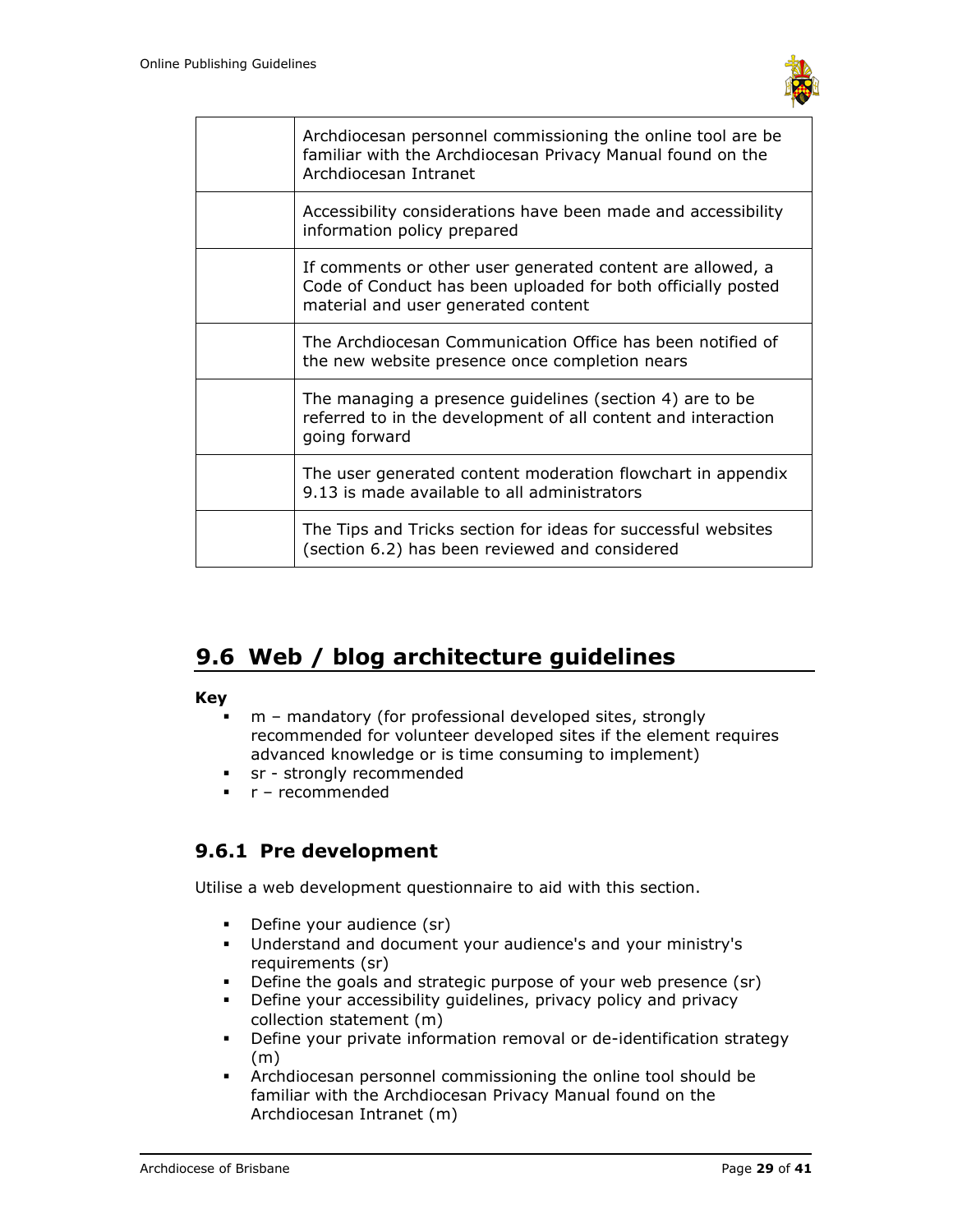

- Choose a domain name as close as possible to your main search terms (sr)
- Plan to host in Australia unless absolutely necessary (m)
- Connect with the Archdiocesan Communications Office [\(communications@bne.catholic.net.au](mailto:communications@bne.catholic.net.au) or 07 3324 3227) to request the setup of a development server space if applicable (m)
- Allow in your development timeline for a final security and policy audit and production server migration prior to going live if using the archdiocesan hosting environment (m)

## <span id="page-29-0"></span>**9.6.2 Content quality standards**

- An approval process for content should be defined (sr)
- Write at a level your audience will understand. Define church terms or jargon within the content where applicable. (m)
- Where church terms or jargon are necessary provide alternative linking content. (sr)
	- o eg. A parish site may have a 'Sacraments' section a term which may not be known to infrequent or new Mass attendees. It is often helpful to provide quick links on the homepage to address this such as 'Baptisms, Marriages and Funerals'.
- Use a clear heading layout flow per page with a view to improving ease of scanning. (m)
- Define all acronyms where they first appear within the content  $(m)$
- The homepage should clearly state in the title tag, heading and / or body content the most common search terms for this site. (m)
	- $\circ$  For a parish this would normally be the name of the parish, locality and Mass centres
- Avoid using images for headings and buttons. (sr)
- **EXECT:** Remember if you highlight everything you highlight nothing. Feature only the most important and timely information on your homepage and as highlighted elements. (sr)
- **EXE** Sentences and paragraphs should be short and make use of lists where appropriate. (sr)
- State the theme of the page or paragraph in the first sentence. (sr)
- Don't make the user think. Lay content out in a fashion that will make sense to them. (m)
- Avoid endorsement of external businesses or products except where clearly visible as a sponsor, funding partner or advertiser. (m)
- Never publish confidential or embargoed information. (m)
- Where you are acquiring a comment (either text-based, audio or video) ensure that you attain permission to publish the comment on every platform you intend to use it. (sr)
- Abide by copyright law.  $(m)$
- Never use all capital letters or underlined text for blocks of text. (m)
- **Ensure your content is grammatically correct and contains no spelling** errors (m)
	- o Importantly consider the many Catholic terms which should be capitalised such as:
		- **Mass**
		- Catholic Church
		- $He$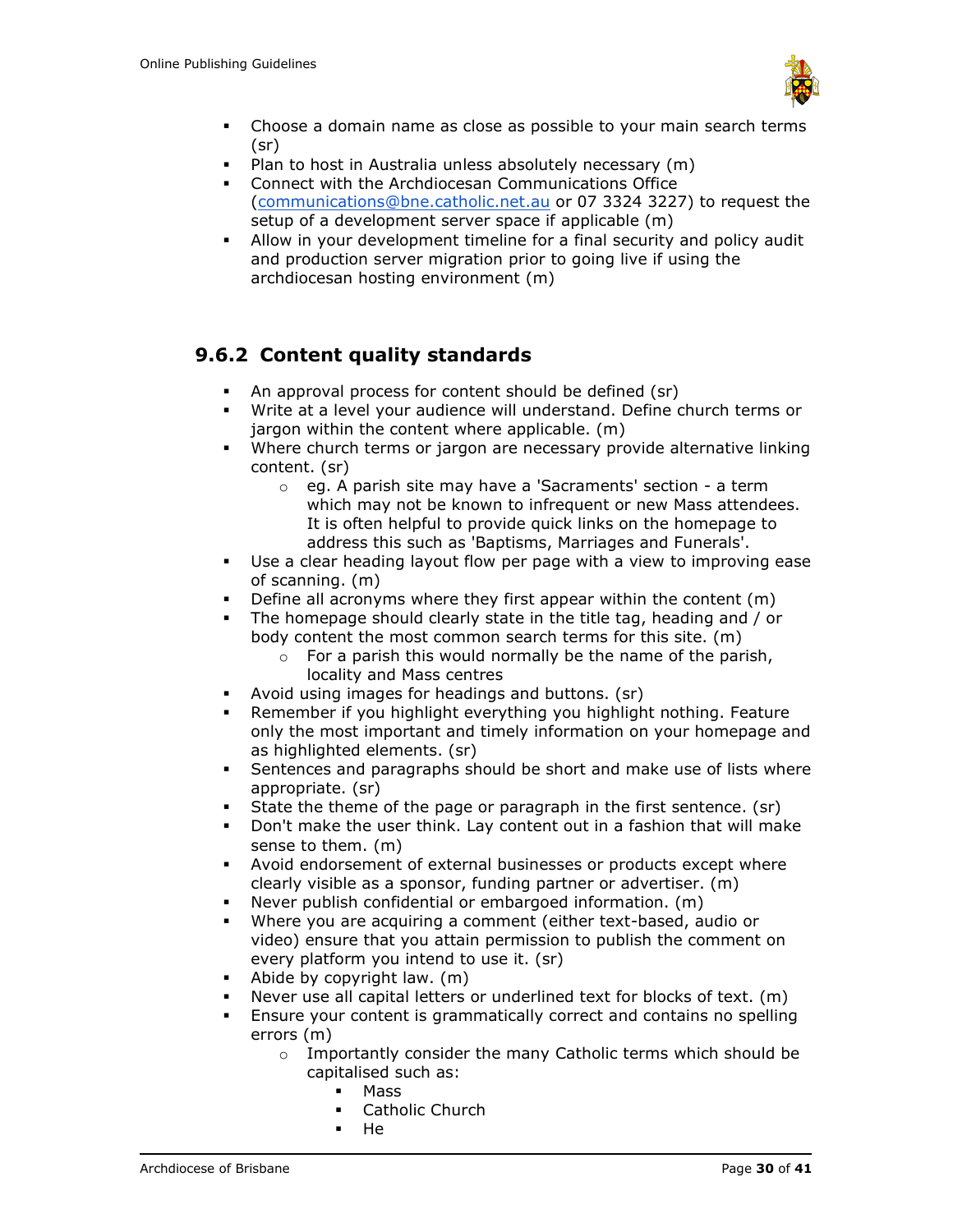

- Where applicable lists should be used within content to aid readability and scanning. (sr)
- Capitalise only the first word and pronouns in lists and headings. (sr)

## <span id="page-30-0"></span>**9.6.3 Accessibility considerations**

- Achieve Web W3C [Content Accessibility Guidelines \(WCAG\) 2.0 Level](http://www.w3.org/TR/WCAG20/)  [A](http://www.w3.org/TR/WCAG20/) conformance. (m)
- Provide a skip to content link, hidden from view of standard client browsers, to allow users of screen readers to jump past banner and navigation content. (m)
- Provide skip to navigation links, hidden from view of standard client browsers, to allow users of screen readers to jump straight to navigation. (sr)
- Use access keys as defined in the standard archdiocesan Accessibility Information document. (r)
- Ensure all content is available and understandable and the site entirely navigable with JavaScript switched off. (m)
- Ensure all content is understandable and the site entirely navigable with CSS and images switched off. (m)
- Use relative sizes (em, %) for text sizing. (sr)
- All non-textual elements (images, audio, video) must be additionally represented in textual form for users who require the use of screen readers or whose internet connections do not meet bandwidth requirements for multimedia content. (m)
- Colours should be chosen so that those with colour vision deficiencies are still able to understand the content. (m)
- No element should flash or change more than twice per second to ensure users with photosensitive epilepsy do not suffer a seizure. (m)
- Content should not be displayed using colour only (eg text links should always utilise an underline). (sr)
- Adobe Flash should not be used as a primary content or navigation delivery tool. (sr)
- Main navigation should be delivered as text only and never rely on imagery or other media. (sr)
- Navigation should always be delivered as a list to aid screen reader interpretation. (sr)
- HTML5 and microdata (such as schema.org) should be used to aid screen reader and search engine accessibility of the site. (sr)
- Forms elements should use labels correctly linked to the appropriate form field. (m)
- Utilise Accessible Rich Internet Applications (ARIA) role attributes where necessary (r)
- **Ensure mandatory form fields are clear and utilise the required** attribute to aid screen readers. (m)
- When redeveloping an existing website ensure every existing URL redirects to the appropriate new URL in your new site. This should be achieved using a permanent (301) redirect. (sr)
- **Eliminate horizontal scrolling. (sr)**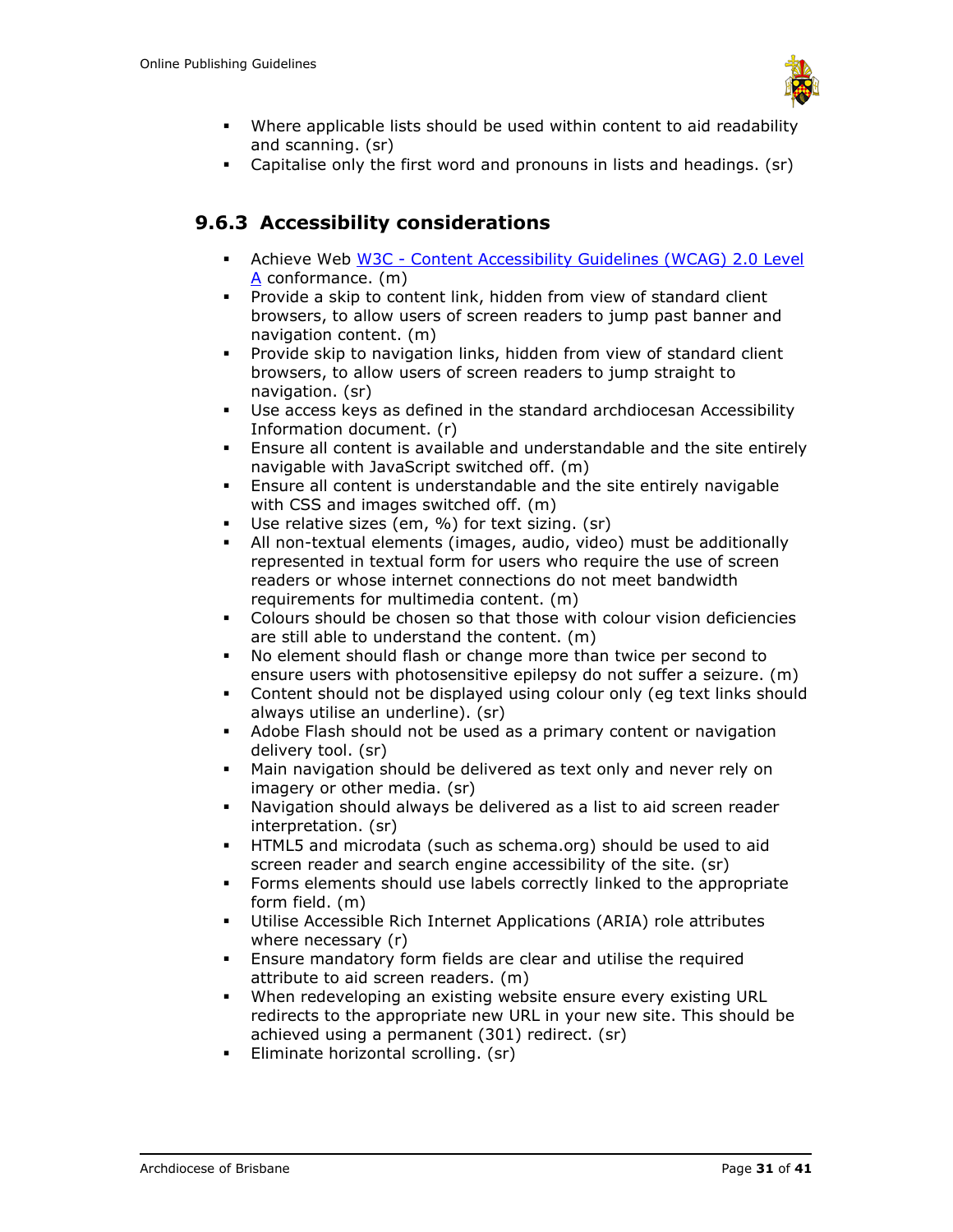

## <span id="page-31-0"></span>**9.6.4 Page layout**

- Be aware that 'users spend most of their time on other websites' (Jakob Nielson). Do not deliberately try to break common conventions of web design. (m)
- Use a clear, standard banner across every page of your website. It should include the site title and logo. (m)
- The site logo should be a link back to the homepage of the site. (sr)
- Use consistent navigation layout and structure throughout the site. (sr)
- Use dark text on high contrast non-patterned background for main content. (sr)
- Use a breadcrumb trail to aid navigation and help the user know where they are within the site structure. (sr)
- Use familiar fonts for textual blocks. (sr)
- Place important content above the fold. (sr)
- **EXEC** Large sites should provide a clear search function available on every page. (sr)
- Avoid frames however under some conditions iFrames are acceptable. (m)
- **E** Ensure the HTML validates. (sr)
- Use a maximum width of 40em for blocks of text. (sr)
- Do not justify text within text blocks. (sr)
- Use a link colour clearly different to text colour. (m)
- Use a visited link colour different to the non-visited link colour. (sr)
- Use descriptive names for link anchor text and avoid terms like 'click here'. (m)
- Use contextual icons with your links to designate external sites, PDF downloads etc to give the user a visual cue. (r)
- **•** Show the file size of downloads with the link anchor text.  $(r)$
- Open all links in the same browser window. (sr)
- Provide a contact page and ensure it is clearly accessible across the site. (sr)
- Clearly show links to more information or a contact page for users who have not found exactly what they are after. (sr)
- **Ensure every page has a descriptive and unique title tag. (sr)**
- Ensure every page has a meta description written utilising appropriate details and keywords. (sr)
- Use tables for data only and never for layout.  $(m)$
- Include a sitemap page showing every important page on your site. (sr)
- Include the appropriate privacy policy (m)
- Where collecting private information include the privacy collection statement (m)
- Include accessibility information (m)
- Include a standard footer across every page of your website. It should include links to the main areas of your website as well as links to: (m)
	- o The archdiocesan website
	- o Accessibility information
	- o Sitemap
	- o Privacy policy
	- o Copyright information
	- o Links to appropriate affiliated organisations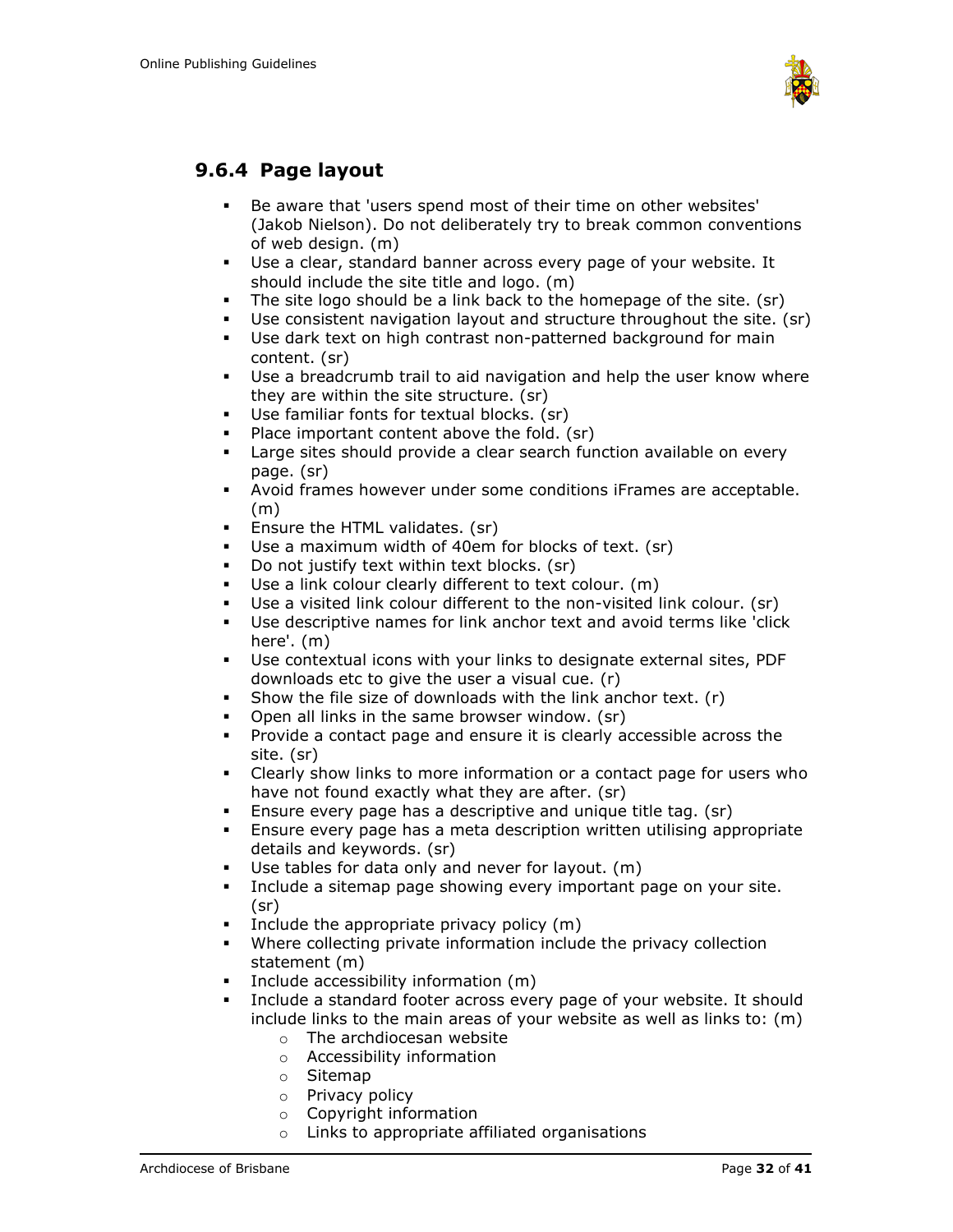

- It is permitted for developer to request a link to their own site on a site they have built however it must show only the business name (no anchor text such as 'Web Design Brisbane') and must be a nofollow link. Approval of this is at the discretion of the representative of the archdiocese who commissioned the site to be built. (m)
- Any errors which occur should supply helpful, non-technical message. (sr)
- Always provide feedback while an action is performing which takes time. (m)
- Where help is provided ensure it is delivered using helpful, nontechnical terminology (m)
- Provide high resolution page layout elements and imagery for display by HiDPI devices (such as Apple's MacBook Pro laptops). (r)

## <span id="page-32-0"></span>**9.6.5 Registration and newsletters**

- **EXED** Abide by Spam Act considerations when building any system where users will receive regular or unsolicited email. ACMA - [Spam Act and](http://www.acma.gov.au/scripts/nc.dll?WEB/STANDARD/1001/pc=PC_310321)  [Codes of Practice](http://www.acma.gov.au/scripts/nc.dll?WEB/STANDARD/1001/pc=PC_310321) (m)
- **Ensure you abide by the archdiocesan privacy policy.** (m)
- Use a two-factor registration method to confirm a user's intent and email address when joining a mailing list. (m)
- **•** Provide a clear privacy policy and ensure you adhere to it. (m)

## <span id="page-32-1"></span>**9.6.6 Photography**

- **E** Attain permission of the photographer before using any photo.  $(m)$
- Attain permission of subjects before using photos featuring adults. (sr)
- **EXECT** Attain permission of parents or quardians before using photos featuring children. (m)
- Avoid stock photography where possible in favour of quality photos relating to the subject matter of the website. (r)

## <span id="page-32-2"></span>**9.6.7 Security**

- Credit card data should not be stored by public websites in any form. (sr)
- Where credit card data is stored by public websites best practice encryption and security methods must be employed. (m)
- Credit card data must only be transmitted to websites through an encrypted protocol. (m)
- Login credentials and personal information should only be transmitted to websites through an encrypted protocol. (sr)
- Login credentials of users may only be stored where a multi-iterated hash and additional salt is used. (m)
- Login credentials should be stored using PBKDF2. (sr)
- Always validate and sanitize user input. (m)
- Ensure any software (including plugins, themes or third-party scripts) is checked for security vulnerabilities. (m)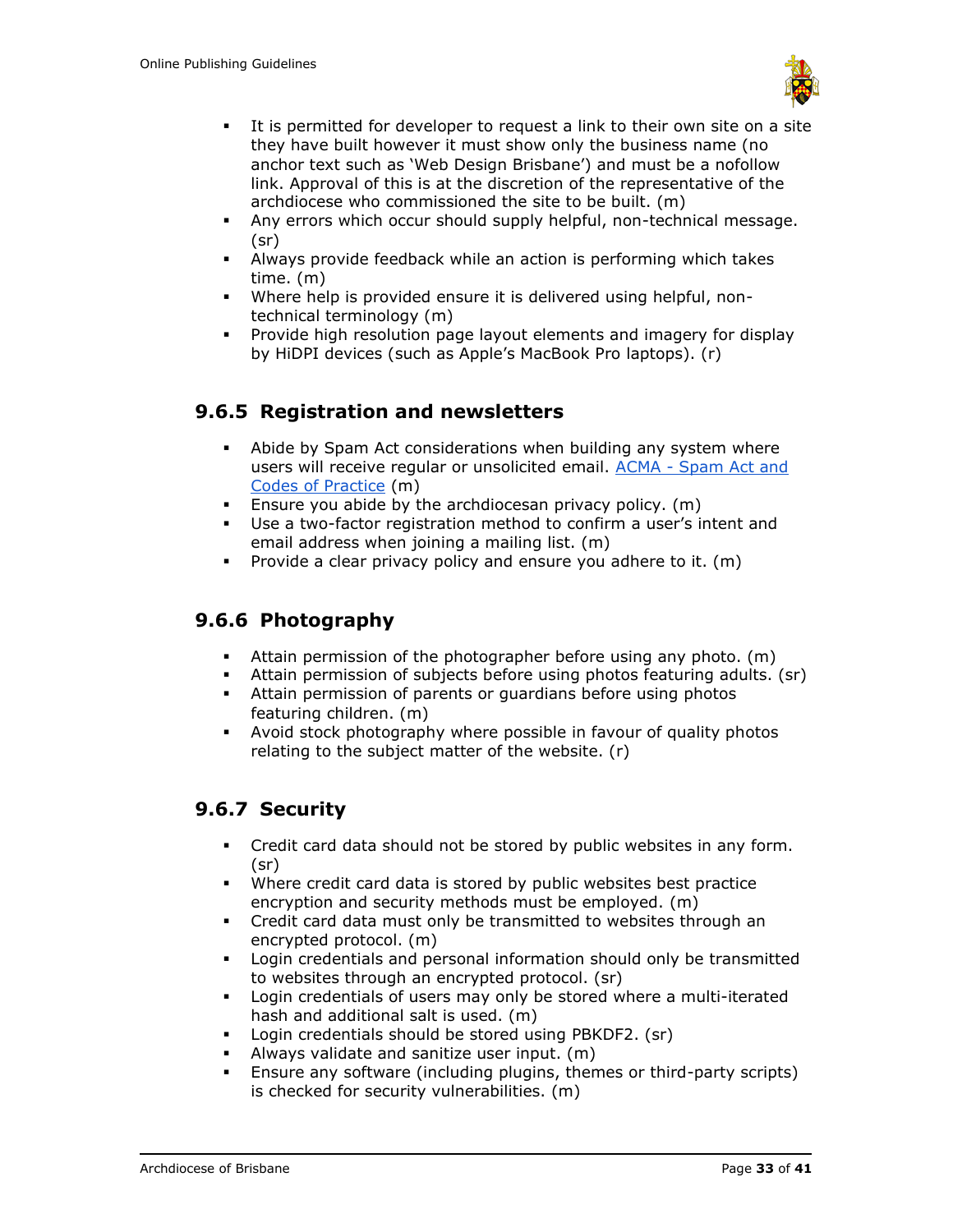

## <span id="page-33-0"></span>**9.6.8 Client browser considerations**

- At a minimum, support 980 pixel width desktop view ports. (m)
- Support 780 pixel width desktop view ports. (sr)
- **Employ responsive design techniques to provide for the best** experience possible across varying devices (desktop, tablet, mobile). (sr)
- At minimum ensure the content is understandable (though not necessarily displayed perfectly if the site takes advantage of new technologies) on: (m)
	- o Internet Explorer 7+
	- o Firefox 2+
	- o Chrome
	- o Safari
	- o Opera
- Define print styling to ensure only actual content is printed. (m)

### <span id="page-33-1"></span>**9.6.9 Testing**

- **EXECT** Test with members of your target audience before going live. (sr)
- **Ensure all requirements determined at project initiation have been** met. (sr)
- Attain final approval from the appropriate archdiocesan representative who commissioned the site to be built. (m)

## <span id="page-33-2"></span>**9.6.10 Management**

- At least two people should store the login credentials. (sr)
- Regularly review content for accuracy and broken links and adherence to content quality standards. (m)

# <span id="page-33-3"></span>**9.7 Web / blog development questionnaire**

A basic, very early scoping questionnaire sample for use in initial web development fact-finding is available on the Archdiocesan Intranet and bundled with this document.

## <span id="page-33-4"></span>**9.8 Standard web accessibility information**

#### **For example use see:<http://brisbanecatholic.org.au/accessibility/>**

The Archdiocese of Brisbane is committed to ensuring all publicly available information is delivered in a manner which is accessible to all. We ensure every effort is made to adhere to World Wide Web Consortium's [W3C -](http://www.w3.org/TR/WCAG20/) Web [Content Accessibility Guidelines \(WCAG\) 2.0 Level A.](http://www.w3.org/TR/WCAG20/)

If you encounter any web accessibility issue please contact us and we will endeavour to address the problem as soon as possible.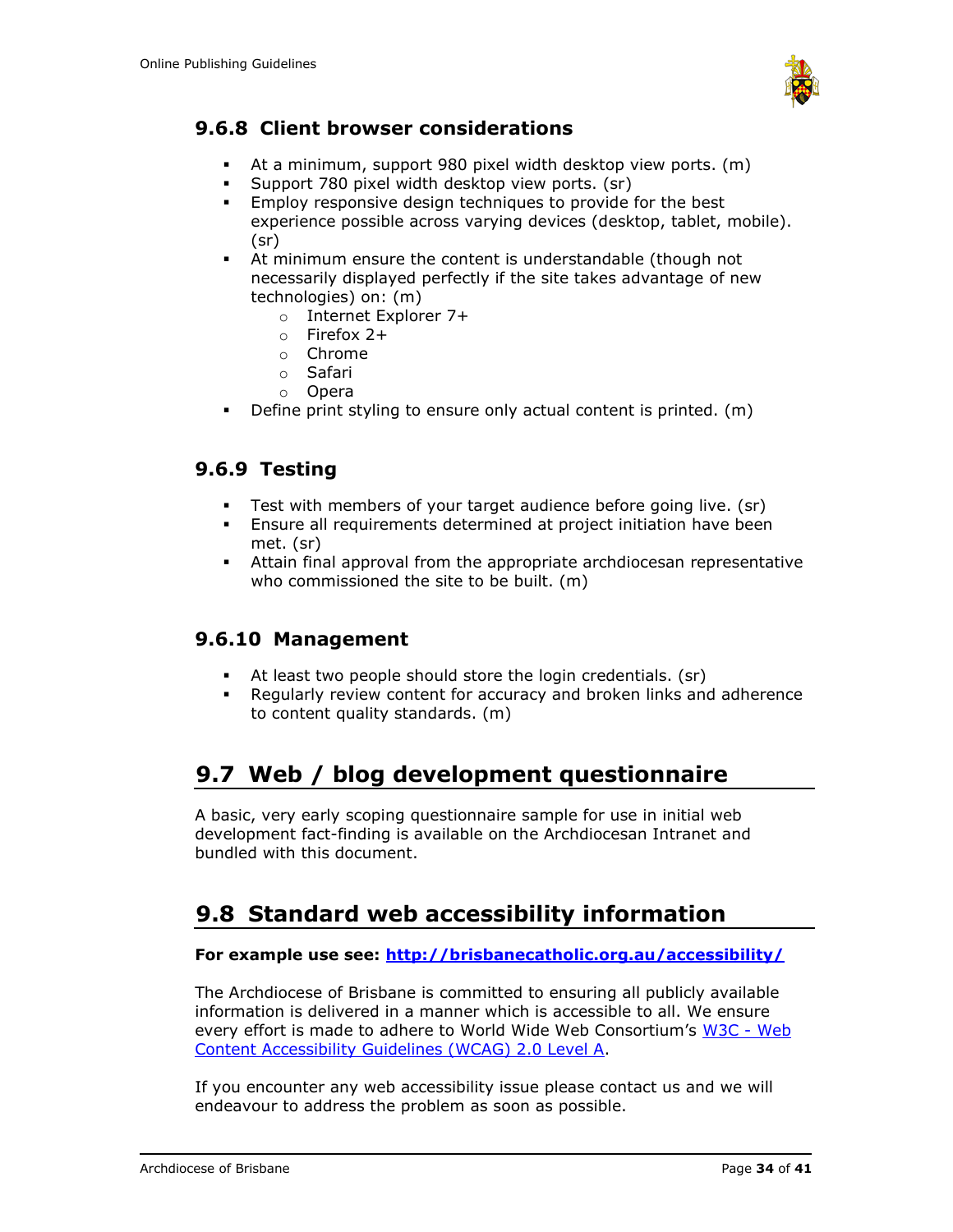

#### **Browsers**

Whilst every effort is made to ensure this website displays adequately on previous versions of all popular web browsers, we recommend using the latest version possible for your operating system. Additionally we recommend activating JavaScript within your browser, however this is not mandatory.

#### **Access keys**

Access keys allow you to enter a key combination on your keyboard and have your browser instantly direct you to the corresponding page. Simply hold the *Alt* key (PC or Linux) or *Ctrl* key (Mac) then press the key corresponding to the link you wish to follow.

Please note in some browsers you will be required to press the *Enter* key after the access key combination to go to the desired page.

This website follows the standard archdiocesan access keys as below:

- $\blacksquare$  Alt s Skip to content
- $\blacksquare$  Alt 1 Homepage
- $\blacksquare$  Alt 3 Sitemap
- $\blacksquare$  Alt 4 Search
- Alt 9 Contact Details
- Alt 0 Accessibility Information

#### **Skipping straight to content**

For users of screen readers, we have included a *Skip to content* link as the first link on every page of this website (hidden from view however read out by screen readers).

Activating this link will take you directly to the content of the current page allowing you to avoid being read aloud the site banner and navigation content.

Additionally we have set an access key to enable keyboard activation of this link at any stage. To use this access key simply press *Alt S* (PC or Linux) or *Ctrl S* (Mac).

#### **Keyboard navigation**

You may use your keyboard to navigate the links on our website without the need for pointer interaction. By pressing the *Tab* key repeatedly you will highlight each link consecutively on the page. This will manifest with the following feedback:

- If you are using a conventional browser you will see a light coloured box appear around each link consecutively.
- If you are using a screen reader you may be read the title of the link highlighted.

Once you have highlighted your desired link, press the *Enter* key to activate the link.

#### **Text size adjustment**

You may change the size of the text and imagery on this website by using one of the following methods: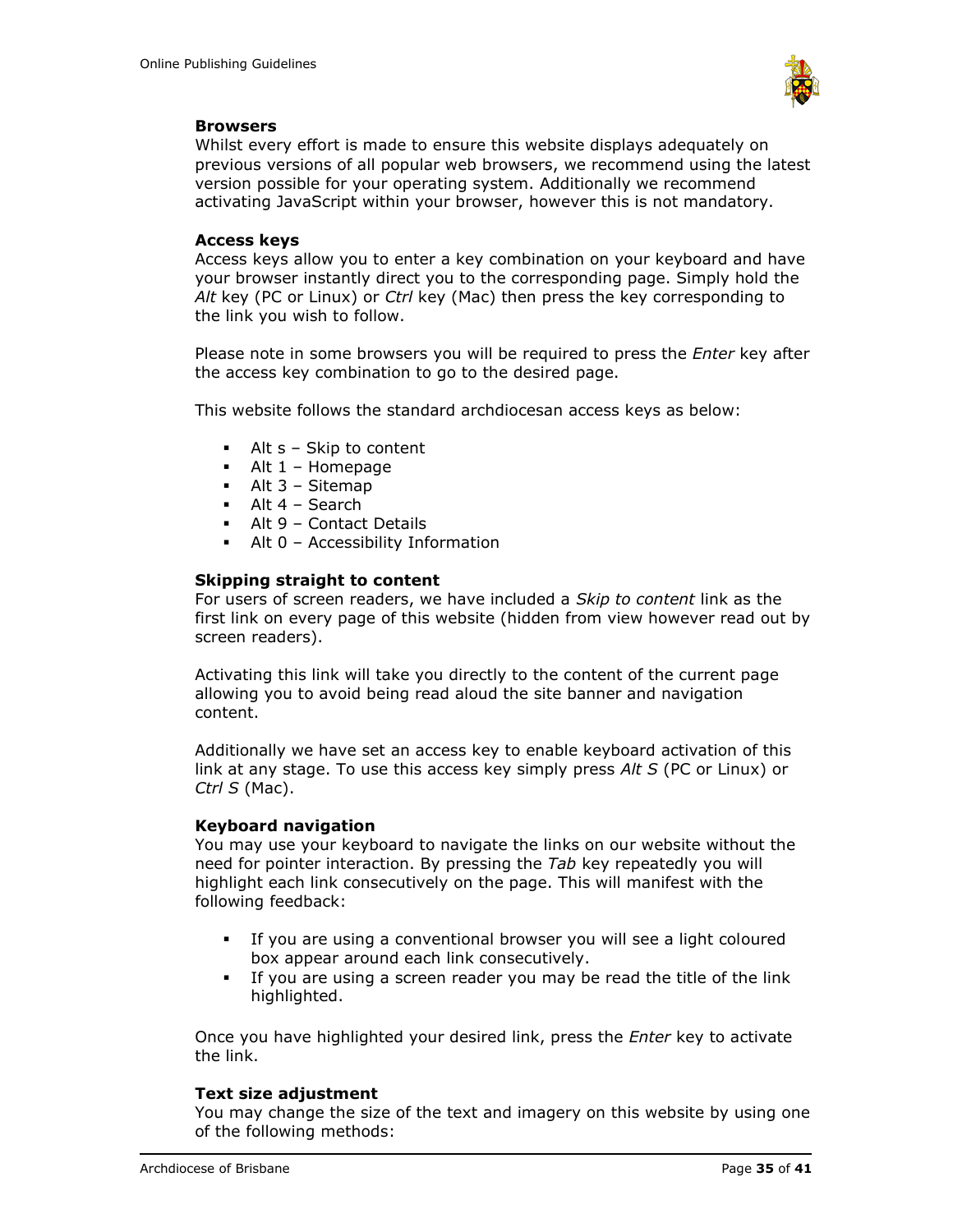

- If your mouse has a scroll wheel you can hold the *Ctrl* key and scroll the scroll wheel forward to increase text size or scroll backward to decrease text size. Note: on a Mac this will zoom in your entire desktop; not just your browser window.
- Press *Ctrl +* (PC or Linux) or *Command +* (Mac) to increase text size and *Ctrl –* (PC or Linux) or *Command -* (Mac) to decrease text size. *Ctrl 0* (PC or Linux) or *Command 0* (Mac) will return your browser to normal size.

#### **Alternate text**

All non-textual content (images, video and audio) are represented in textual form for users who require the use of a screen reader or are not able to meet the bandwidth requirements for multimedia content items.

- **Images -** Descriptive alternate text is used for all content imagery. This will be read aloud by a screen reader or shown on screen should the image fail to download. Where an image is purely in place as a decorative element no alternate text is included.
- **Video and audio -** Where video or audio textual elements are used we ensure a textual transcript is made available. This will be in the form of a link to an accessible PDF document as near as possible to the video or audio.

#### **Graphic design**

The following graphic design considerations have been implemented in the design of this website:

- **Colour blindness considerations** Colours have been chosen to ensure any users with colour vision deficiencies are able to view the content of the website without issue.
- **Seizure awareness** No part of this website flashes or changes more than twice per second to ensure users with photosensitive epilepsy do not suffer a seizure.

#### **Website structure**

Famous web usability expert Jakob Neilson's Law of the Web User Experience states:

"Users spend most of their time on other websites."

This website attempts to adhere to this consideration by employing standard layout techniques most commonly used across the Internet. This includes, for example, standard layout of navigation and content, use of appropriate headings, use of a breadcrumb trail and a clear link colour and clear link anchor text.

#### **HTML 5 markup**

HTML markup allows us to clearly define blocks of content as, for example, navigation, article content or page header or footer. This website employs this technology allowing screen readers and search engines to better understand the layout of the website.

#### **Form layout**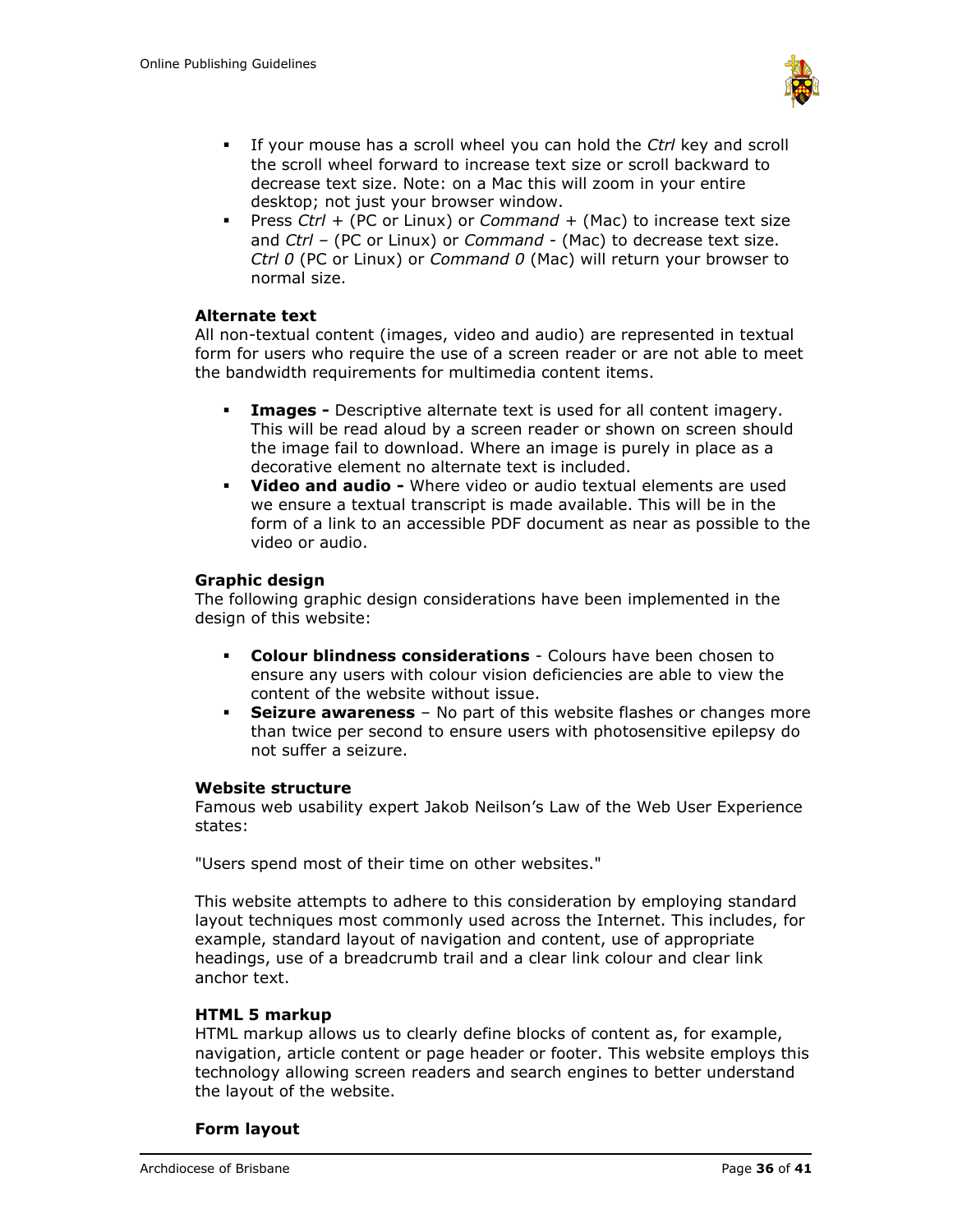

Any forms used on this website employ the use of form input labels. These labels ensure users who use a screen reader can more easily navigate and complete the form.

Additionally form input fields may be navigated through the use of the *Tab* key alone, removing the requirement for a pointing device.

#### **Navigation layout**

Navigation items are always displayed as a semantic list allowing screen readers to more easily understand the purpose of navigation elements and provide users with further options such as skipping navigation.

## <span id="page-36-0"></span>**9.9 Standard web privacy policy and collection statement**

### <span id="page-36-1"></span>**9.9.1 Privacy Policy**

**For example use see:<http://brisbanecatholic.org.au/privacy-policy/>**

#### **Privacy policy summary**

#### **Scope**

This summary sets out the key points about how the Archdiocese of Brisbane handles personal information.

The parishes, schools and agencies of the Archdiocese of Brisbane (referred to in this document as **we**, **us** or **our**) operate in South East Queensland as part of the Catholic Church. The privacy of all individuals with whom we interact is very important to us and we are committed to protecting all personal information we collect and hold. We do this by handling information in accordance with the Australian Privacy Principles in the *[Privacy Act 1988](http://www.comlaw.gov.au/Details/C2014C00076)* (Cth) (**Privacy Act**).

More information can be found in our main *[privacy policy](http://brisbanecatholic.org.au/assets/uploads/privacy-policy.pdf)*, the *[Brisbane](http://www.bne.catholic.edu.au/aboutus/pages/privacy.aspx)  [Catholic Education](http://www.bne.catholic.edu.au/aboutus/pages/privacy.aspx)* privacy policy and the *Centacare* [privacy policy.](http://centacarebrisbane.net.au/privacy-policy/)

#### **Collection of your personal information**

We usually collect personal information (including sensitive information) from you through your interaction with our education, welfare and religious functions and activities, mainly through your completion of application and registration forms. This collection maybe in person, over the internet, via email or through a telephone conversation with you.

#### **Disclosure**

Generally we only collect and disclose personal information about you (or sensitive information with your consent) for purposes reasonably required for the performance of our education, welfare and religious functions and activities. Generally, we only disclose personal information to overseas parishes for the purpose of recording sacraments in accordance with Church law.

#### **Access and correction**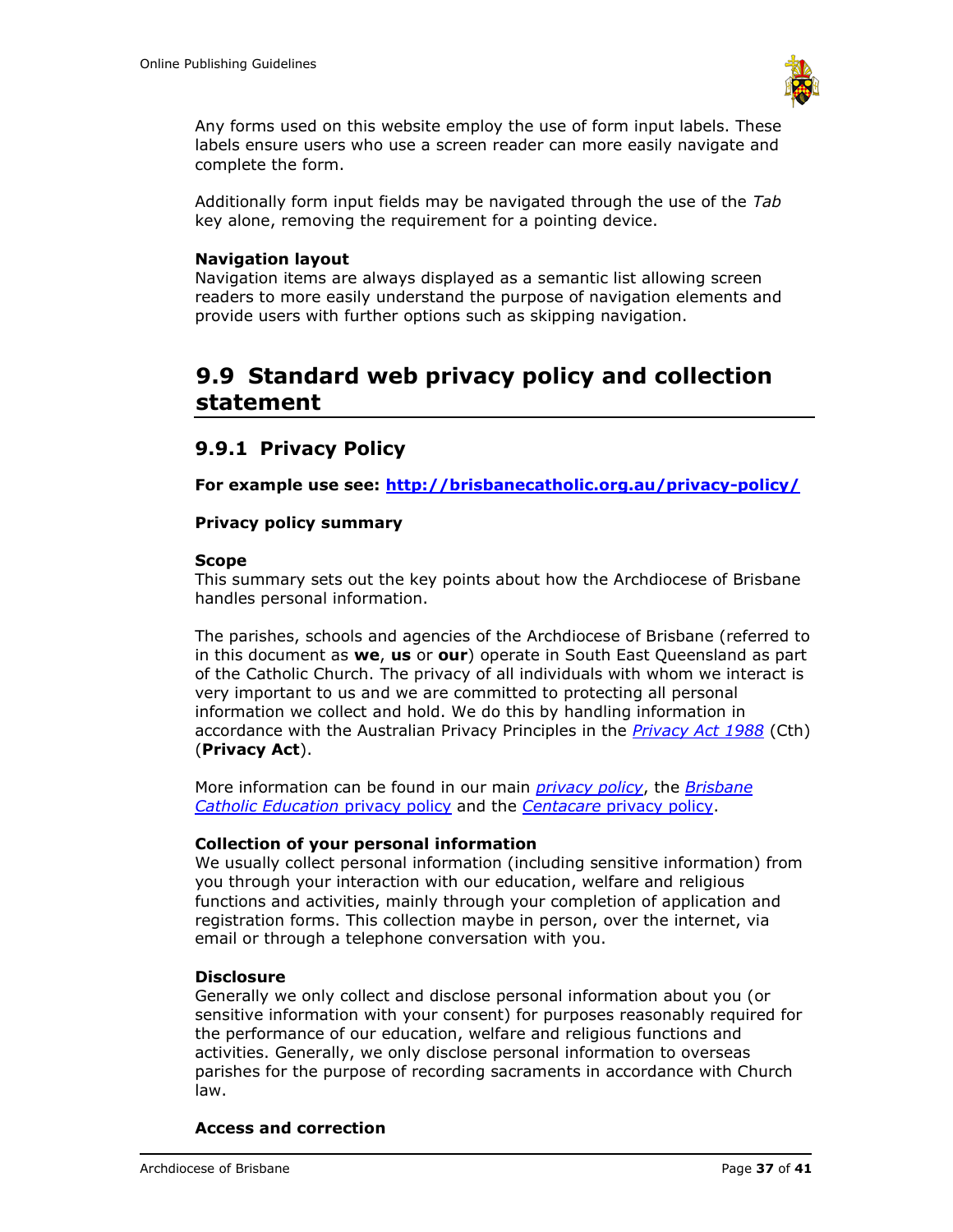

If you ask, in most cases we must give you access to the personal information we hold about you and take reasonable steps to correct it if we consider it is incorrect. We will try to make the process as simple as possible.

#### **How to make a complaint**

You can complain to us in writing about how we have handled your personal information.

#### **How to contact us**

- privacyofficer@bne.catholic.net.au
- $+61$  7 3324 3579
- GPO Box 282, Brisbane, Queensland, 4001

#### **More information**

For more information about privacy in general, you can visit the federal Privacy Commissioner's website at [http://www.oaic.gov.au/.](http://www.oaic.gov.au/)

## <span id="page-37-0"></span>**9.9.2 Privacy Collection Statement**

#### **For example use see:<https://brisbanecatholic.org.au/feedback/>**

The parishes, schools and agencies of the Archdiocese of Brisbane (we, us or our) may collect, use and disclose personal information about you. We collect personal information directly from you and may also collect personal information passively through our website.

We collect your personal information to fulfil the mission and directions of our organisation, to administer the sacraments and provide pastoral care to you, to provide you with other services and products you are seeking, to communicate with you about the services and products we offer, to solicit donations and to comply with our legal and regulatory requirements. If the personal information you provide is incomplete or inaccurate, we may not be able to provide you with the services or products you seek.

We may disclose personal information about you to our parishes, schools and agencies and service providers who assist us in operating our organisation.

Our Privacy Policy (available on our website or on request) sets out how you can access and ask for correction of your personal information, how you can complain about privacy-related matters and how we respond to complaints.

Contact details: Privacy Officer, GPO Box 282, Brisbane, Queensland, 4001, email: privacyofficer@bne.catholic.net.au, telephone: +61 7 3324 3579.

## <span id="page-37-1"></span>**9.10 Example photographic release form**

An example photographic release form is available on the Archdiocesan Intranet and bundled with this document.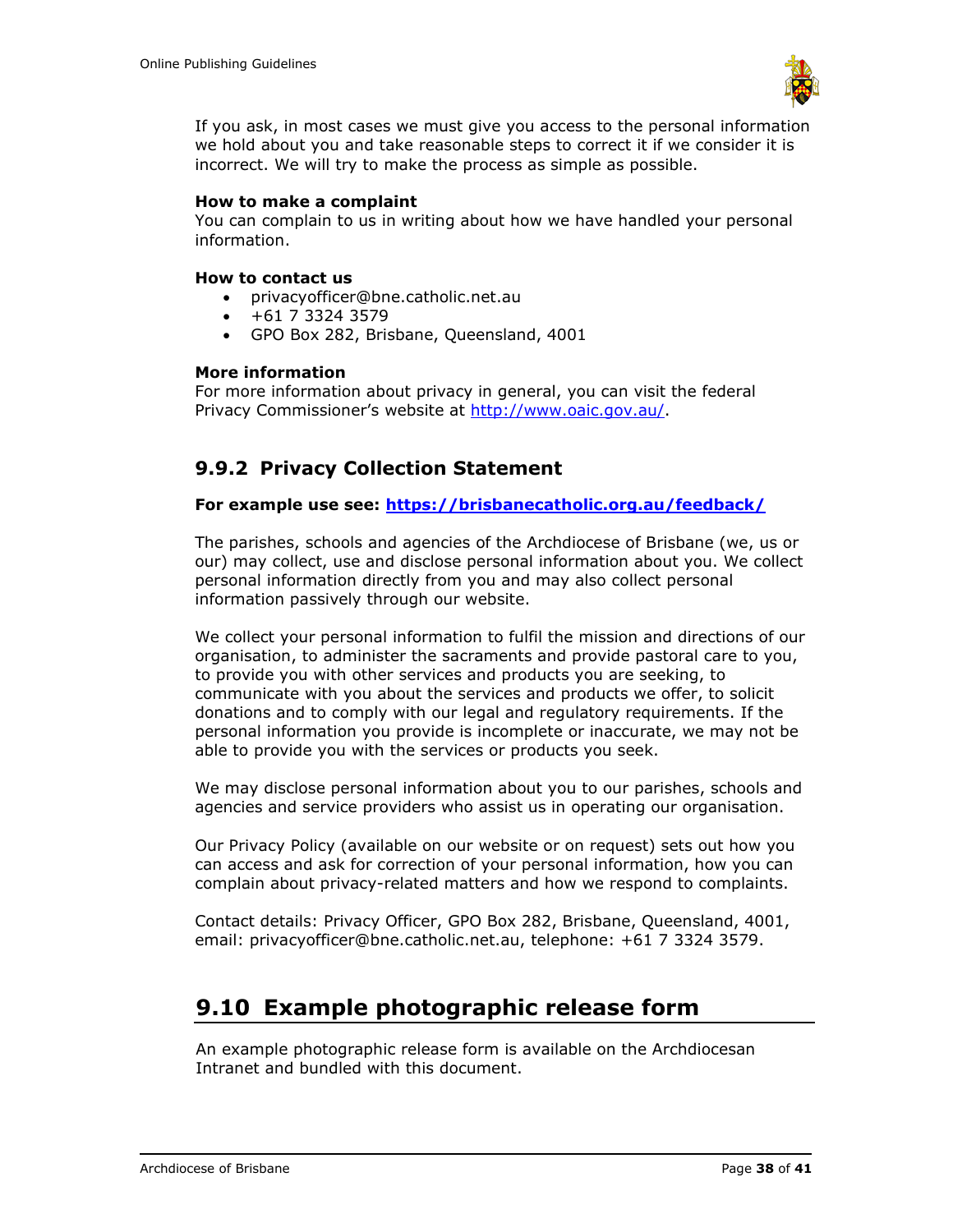

## <span id="page-38-0"></span>**9.11 Archdiocese of Brisbane Coat of Arms guidelines and files**

Raster and vector image files of the Archdiocese of Brisbane Coat of Arms, along with usage guidelines are available on the Archdiocesan Intranet and bundled with this document.

# <span id="page-38-1"></span>**9.12 Key support contacts**

You may find it useful to contact one of the following personnel or offices below should you require support within the social media area.

To be added or removed from this list please contact Adrian Taylor at the Archdiocesan Communication Office (07 3336 9202)

- Personnel within the Archdiocese of Brisbane who administer active social and online media accounts
	- o Fr Adrian Sharp (Associate Judicial Vicar, Regional Tribunal) [sharpa@bne.catholic.net.au](mailto:sharpa@bne.catholic.net.au)
	- o Fr Morgan Batt (Director of Vocations)
		- [battm@bne.catholic.net.au](mailto:battm@bne.catholic.net.au)
	- o David McGovern (Director of Catholic Mission Brisbane) [mcgovernd@bne.catholic.net.au](mailto:mcgovernd@bne.catholic.net.au)
	- o Michael Crutcher (General Manager Archdiocesan Communication Office)
		- [crutcherm@bne.catholic.net.au](mailto:crutcherm@bne.catholic.net.au)
	- o Adrian Taylor (Archdiocesan Communication Office)
		- [taylora@bne.catholic.net.au](mailto:taylora@bne.catholic.net.au)
	- o Matthew Cassidy (Archdiocesan Communication Office) [cassidym@bne.catholic.net.au](mailto:cassidym@bne.catholic.net.au)
	- o Veronica Kopinski (The Catholic Leader)
		- [kopinskiv@bne.catholic.net.au](mailto:kopinskiv@bne.catholic.net.au)
	- o Emilie Ng (The Catholic Leader)
		- [nge@bne.catholic.net.au](mailto:nge@bne.catholic.net.au)
	- o Stephen Coulter (Centacare Brisbane)
		- [coulters@bne.catholic.net.au](mailto:coulters@bne.catholic.net.au)
- **Archdiocesan Communication Office** 
	- $O$  07 3336 9202
- **The Catholic Leader** 
	- $O$  07 3336 9100
	- Centacare Brisbane Communications and Marketing
		- o 07 3324 3133
- Brisbane Catholic Education Communications and Marketing  $o$  07 3033 7489
- Resource Development Office Archdiocese of Brisbane (Assembly of Catholic Professionals Contacts)
	- o 07 3324 3200
- Vocations Office Archdiocese of Brisbane o 07 3336 9392
- Australian Catholic University Office for Identity and Mission  $O$  07 3623 7172
- **Emmanuel Community Brisbane**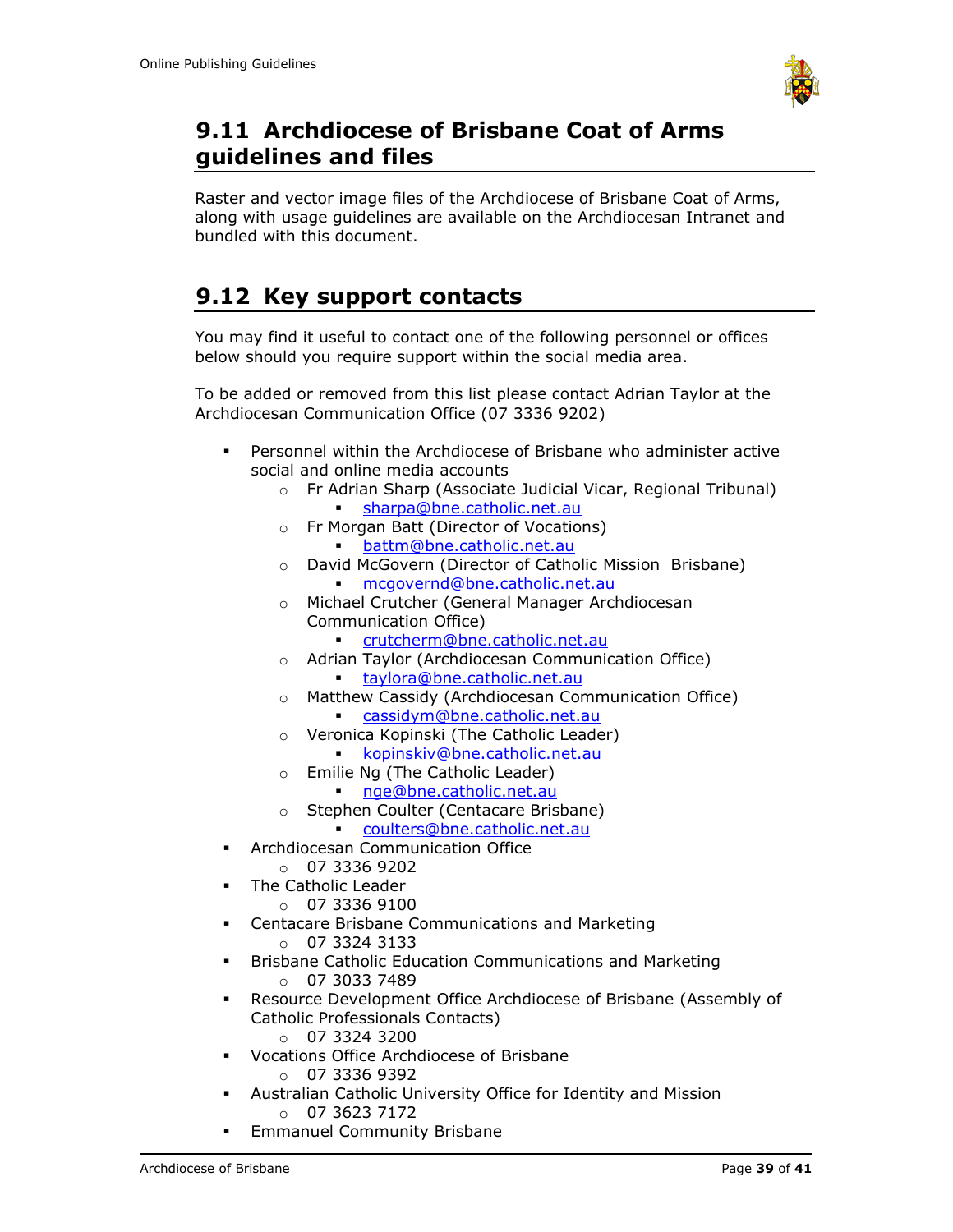

- $0732175199$
- Other diocesan Communication Offices
	- o Catholic Communications Archdiocese of Sydney
		- 02 9390 5300
		- o Communications Office Archdiocese of Melbourne
			- 03 9926 5758
- XT3 management Archdiocese of Sydney
	- o 02 9390 5444
- **ACBC Communications Office** 
	- o 02 6201 9859
- **EXEC** Youth Ministry
	- $0731096806$
- Other diocesan Youth Ministry Coordinators
- Other diocesan news sources such as CathNews and The Catholic Weekly